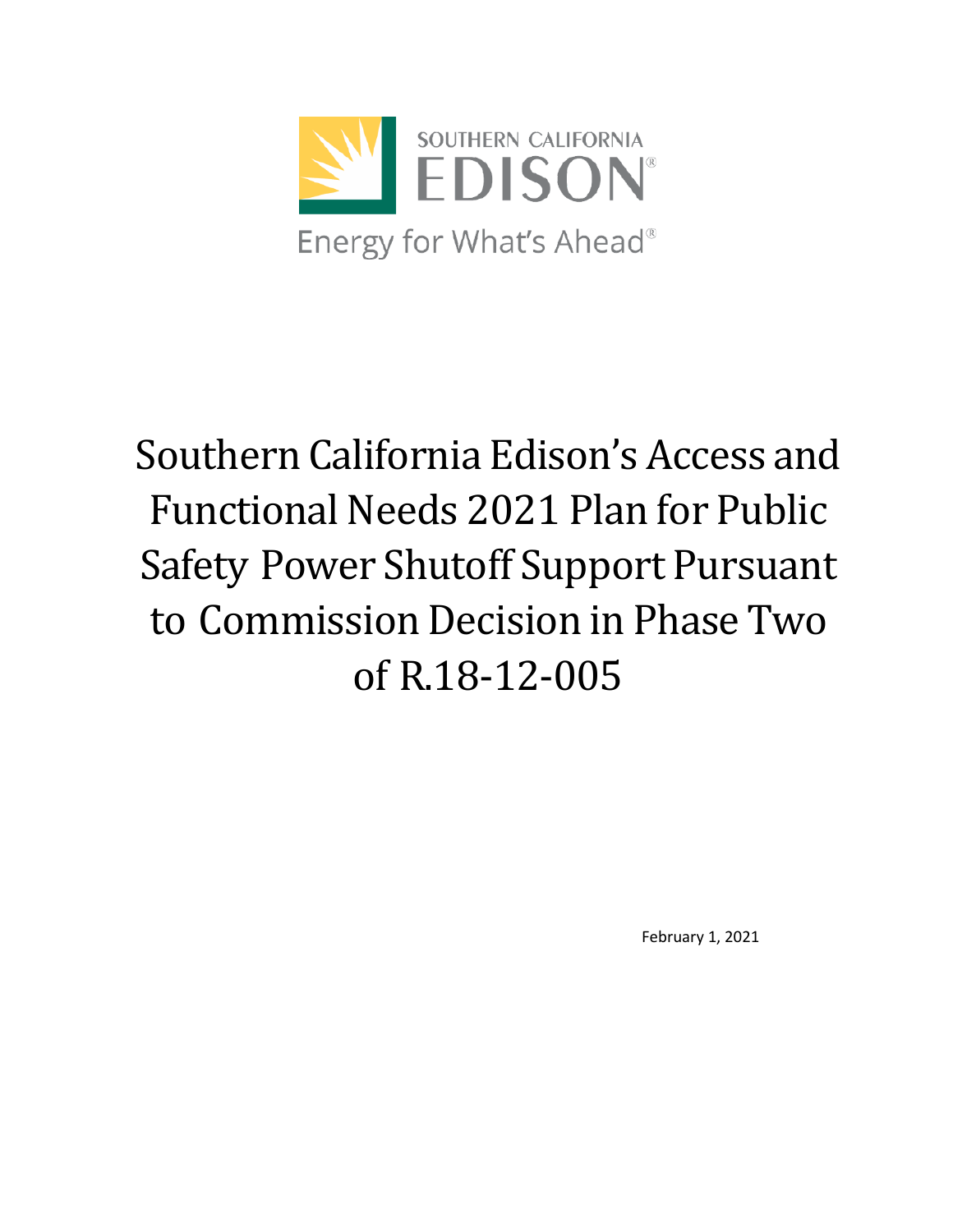# TABLE OF CONTENTS

| L.   |                                                                             |
|------|-----------------------------------------------------------------------------|
| Ш.   |                                                                             |
| 1.   |                                                                             |
| 2.   |                                                                             |
| 3.   |                                                                             |
| III. |                                                                             |
| 1.   |                                                                             |
| 2.   |                                                                             |
| 3.   |                                                                             |
| 4.   |                                                                             |
| 5.   |                                                                             |
| 6.   |                                                                             |
| IV.  | <b>Customer Resiliency Programs, Rebates and Incentives for vulnerable</b>  |
| 1.   |                                                                             |
| 2.   |                                                                             |
| 3.   |                                                                             |
| 4.   |                                                                             |
| 5.   |                                                                             |
| 6.   | Disadvantaged Community- Single-Family Affordable Solar Homes (DAC-SASH) 17 |
| 7.   |                                                                             |
| 8.   |                                                                             |
| V.   |                                                                             |
| 1.   |                                                                             |
| 2.   | Community Resource Centers (CRCs) & Community Crew Vehicles (CCVs)22        |
| 3.   |                                                                             |
| 4.   |                                                                             |
| VI.  | Customer Preparedness Outreach & Community Engagement 25                    |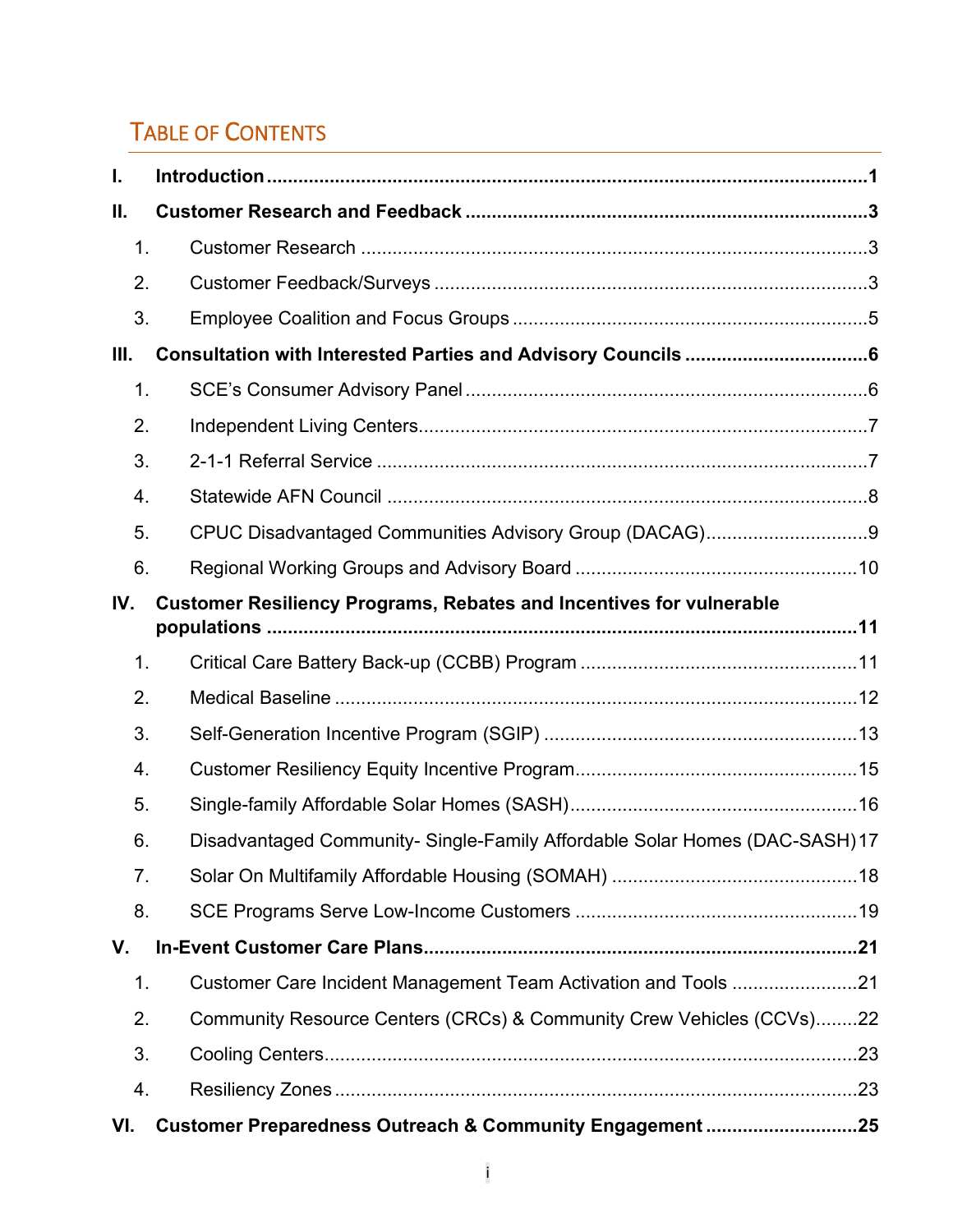| 1.   |  |  |  |  |  |  |  |
|------|--|--|--|--|--|--|--|
| 2.   |  |  |  |  |  |  |  |
| 3.   |  |  |  |  |  |  |  |
| 4.   |  |  |  |  |  |  |  |
| 5.   |  |  |  |  |  |  |  |
| VII. |  |  |  |  |  |  |  |
|      |  |  |  |  |  |  |  |
| 1.   |  |  |  |  |  |  |  |
| 2.   |  |  |  |  |  |  |  |
| 3.   |  |  |  |  |  |  |  |
| 4.   |  |  |  |  |  |  |  |
| 5.   |  |  |  |  |  |  |  |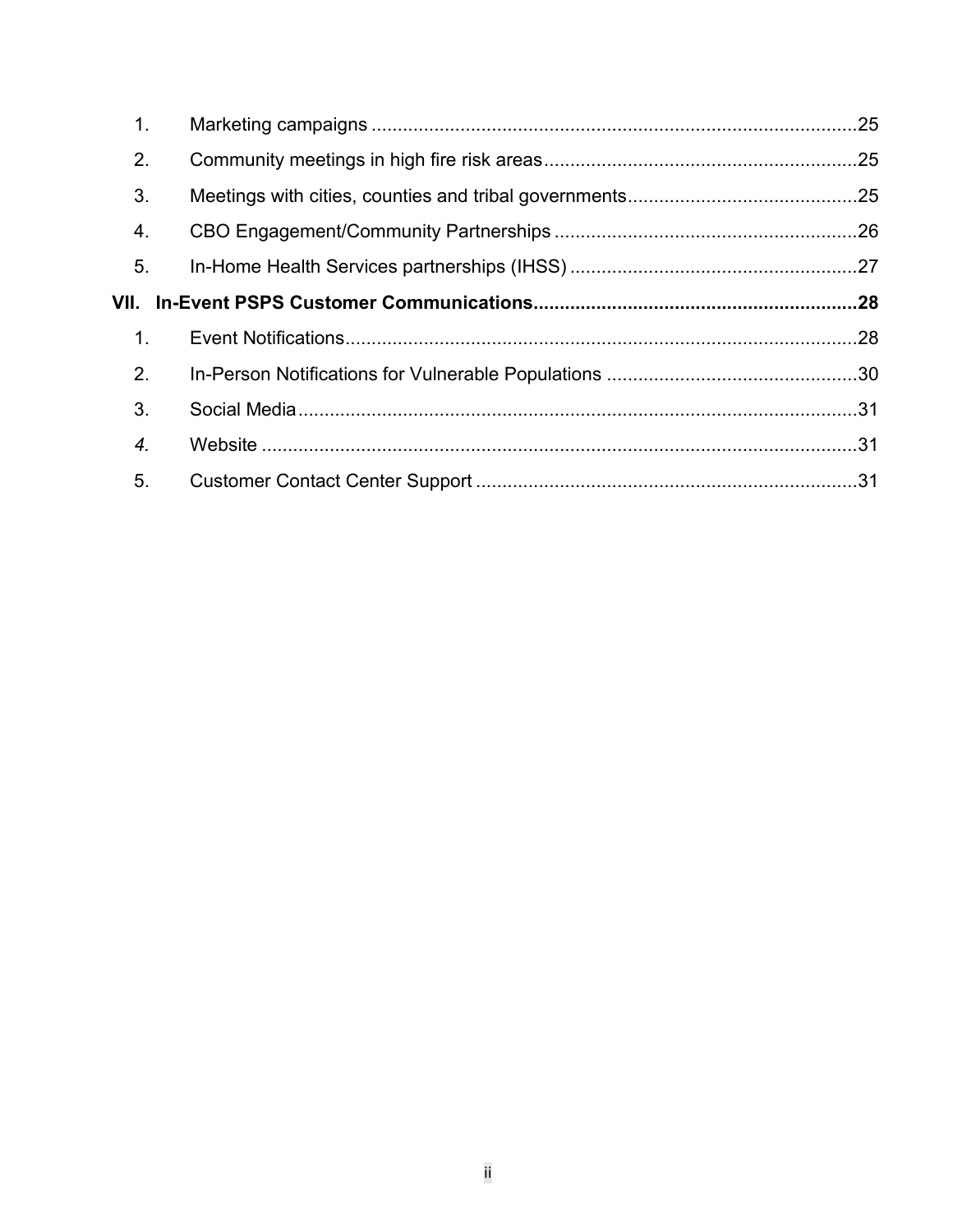# <span id="page-3-0"></span>I. INTRODUCTION

Pursuant to the California Public Utilities Commission's (CPUC or Commission) Decision (D.) 20-05- 051, Adopting Phase 2 Updated and Additional Guidelines for De-Energization of Electric Facilities to Mitigate Wildfire Risk (Decision),<sup>1</sup> Southern California Edison Company (SCE) submitted its first Access and Functional Needs (AFN) Plan for Public Safety Power Shutoff (PSPS) Support on June 1, 2020 (AFN Plan). The AFN Plan described SCE's efforts to address the challenges people with access and functional needs (AFN<sup>2</sup>) are facing during PSPS de-energization events. Quarterly updates were submitted in 2020 on the following schedule: September 1, 2020, and December 1, 2020, providing updates on SCE's progress to goals for the 2020 AFN Plan. SCE is submitting on February 1, 2021, its 2021 Annual AFN Plan, which lays out SCE's current goals, for addressing the needs of its vulnerable populations during PSPS de-energization events in 2021.

As stated in SCE's original AFN Plan submitted on June 1, 2020, SCE performed research using both internal and external data that could help identify the population and percentage of SCE's customer base that meets the AFN definition set out in D.19-05-042. The results of that research and analysis found that nearly 80 percent of SCE's total customer population would fall into at least one AFN category. While SCE efforts encompass most of the AFN population, in 2020 SCE focused on helping those most vulnerable. Using the information obtained through this analysis, each AFN category was assigned a vulnerability value from high to low, which aids SCE in developing customer care plans in event of a PSPS event. These category values can be aggregated for those customers with multiple types of needs. SCE recognizes that customers who rely on life support devices are those most immediately vulnerable during PSPS de-energization events, but customers with multiple simultaneous needs (*e.g*., disabled, low-income, those relying on medical equipment, and speak a primary language other than English) are also a high priority, and in 2021 SCE is committed to expanding existing solutions and exploring new solutions for our AFN population.

SCE does not take lightly the use of PSPS to mitigate the risk of wildfires and continues to review and improve its PSPS processes and customer care activities to reduce customer impacts of PSPS. The feedback we received throughout the PSPS events in 2020, in President Batjer's letter on January 19, 2021 and during the public CPUC meeting on January 26, 2021 echoes feedback received from customers in areas we have to improve. SCE has clearly heard similar messages from regulators, government officials, and public safety partners that it must do more to reduce the need for PSPS going forward, perform PSPS effectively when it is necessary, and communicate

 $1$  D. 20-05-051, which was adopted by the Commission on May 28, 2020.

<sup>&</sup>lt;sup>2</sup> The Commission has defined AFN populations as: "individuals who have developmental or intellectual disabilities, physical disabilities, chronic conditions, injuries, limited English proficiency, or who are non-English speaking, older adults, children, people living in institutionalized settings, or those who are low income, homeless, or transportation disadvantaged, including, but not limited to, those who are dependent on public transit or those who are pregnant." D.19-05-052, pp. A6-A7.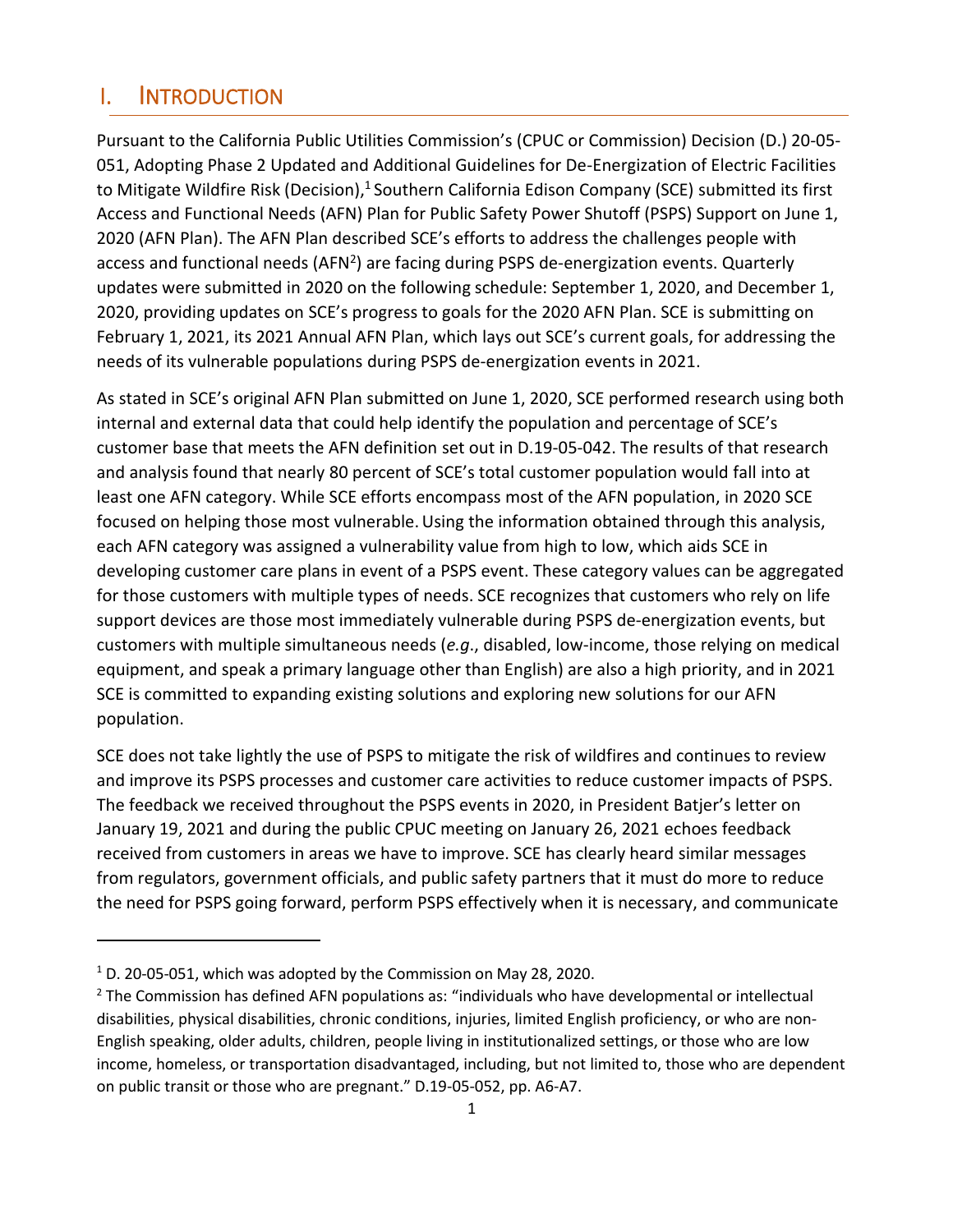its wildfire and PSPS-related plan, process improvements, and support programs in a clear and useful manner.

Though our efforts are expected to benefit all customers, we will continue to prioritize our improvements to serve, support and protect AFN customers.

To that end and as described in President Batjer's letter, SCE will submit a corrective action plan to the CPUC on February 12, 2021 with detailed plans for improvement. SCE will also provide regular and as-requested updates to CPUC staff of the Safety and Enforcement Division, Safety Policy Division, and Wildfire Safety Division about progress toward the corrective actions.

SCE's 2021 AFN Plan will continue to focus on identifying, communicating with, and supporting its most vulnerable customers. Specifically, SCE currently tracks the following indicators of a customer's AFN status:

- Customers enrolled in the following programs:
	- o California Alternate Rates for Energy Program (CARE)
	- o Family Electric Rate Assistance (FERA)
	- o Medical Baseline
- Customers who receive their utility bill in an alternate format:
	- o Braille
	- o Large Font Bill
- Customers who self-identify to receive an in-person visit prior to disconnection for nonpayment or self-identify as having a person with a disability in the household
- Customers who have stated a language preference as other than English

SCE will continue to leverage partnerships with trusted community partners to reach these and other populations of customers within the AFN definition set out in D.19-05-042 to help amplify outreach, awareness and resiliency planning.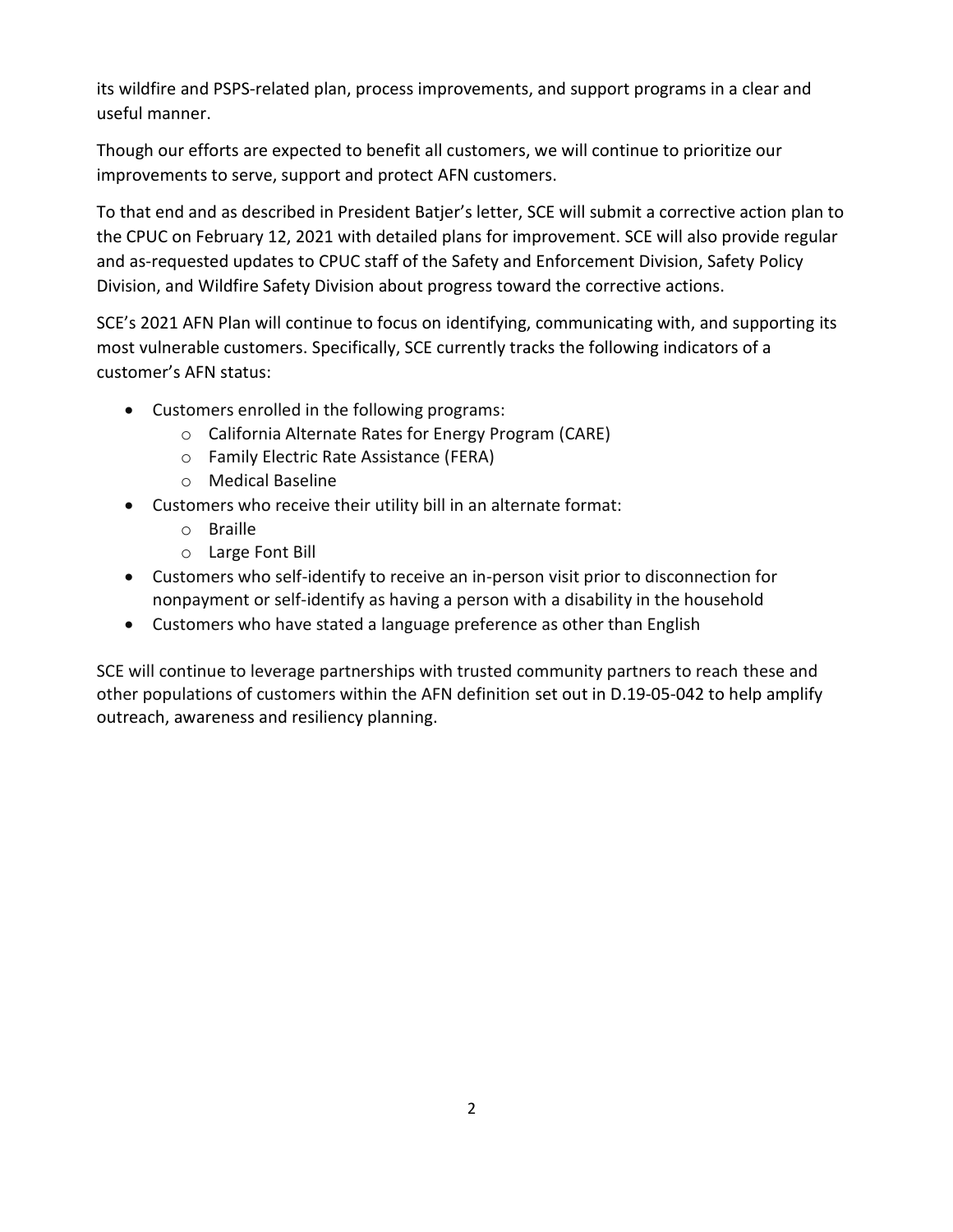# <span id="page-5-0"></span>II. CUSTOMER RESEARCH AND FEEDBACK

# <span id="page-5-1"></span>1. CUSTOMER RESEARCH

SCE remains committed to understanding the unique needs of its AFN customers and finding opportunities to help enhance outreach, education, and resiliency support in advance, during and following emergency situations like PSPS events. To help ensure that we are addressing the right needs, identifying the right solutions and supporting efforts to aid these populations, SCE conducts its own research studies, gathers direct and meaningful feedback from members of the community and partners with trusted stakeholders such as community-based organizations (CBOs), independent living centers (ILCs), the Statewide AFN Advisory Council, 2-1-1 Interface, PSPS Working Groups, PSPS Advisory Board, and public agencies who represent the AFN population to better understand and address gaps where they exist with our vulnerable customers.

In 2021 SCE will launch a new research study for our AFN customers that will help us further understand the varying needs and impacts of this diverse and vulnerable population when PSPS events unfold. This study will educate and inform SCE on core activities, such as outreach and education campaigns, in-event notifications, critical support needs during de-energization, as well as post-event recovery as experienced through our AFN populations. This study will provide insights for meaningful enhancements in these areas. Further, this research study will help to influence customer care plans and future programs that will address the gaps in resiliency capabilities for AFN customers so that as PSPS events unfold, this population will have emergency plans in place that enable them to remain resilient through these events. Data gathered from this study will be used to enhance and inform the strategies for greater integration with the vulnerable population and customer programs offered by SCE for the needs of our vulnerable populations.

# <span id="page-5-2"></span>2. CUSTOMER FEEDBACK/SURVEYS

In 2021-22, SCE will continue to solicit feedback from its customers about PSPS-related activities to obtain insights and recommendations for enhancements to PSPS customer programs and services offered to customers. SCE plans to conduct at least five PSPS-related surveys in 2021 through multiple channels which will include surveys of our AFN population. These surveys will include the PSPS Tracker, wildfire safety community meeting feedback survey, Community Resource Centers (CRCs) and Company Crew Vehicles (CCVs) feedback survey, and In-Language Wildfire Mitigation Communications Effectiveness Pre/Post Surveys. Additional details of the customer feedback and surveys is provided below:

1. The PSPS Tracker is an annual survey conducted at the end of every wildfire season to assess customer awareness and perception of SCE's Wildfire Mitigation Plan (WMP) and PSPS events. Four customer segments are targeted: (a) de-energized customers; (b) notified but not de-energized customers; (c) de-energized but not notified customers;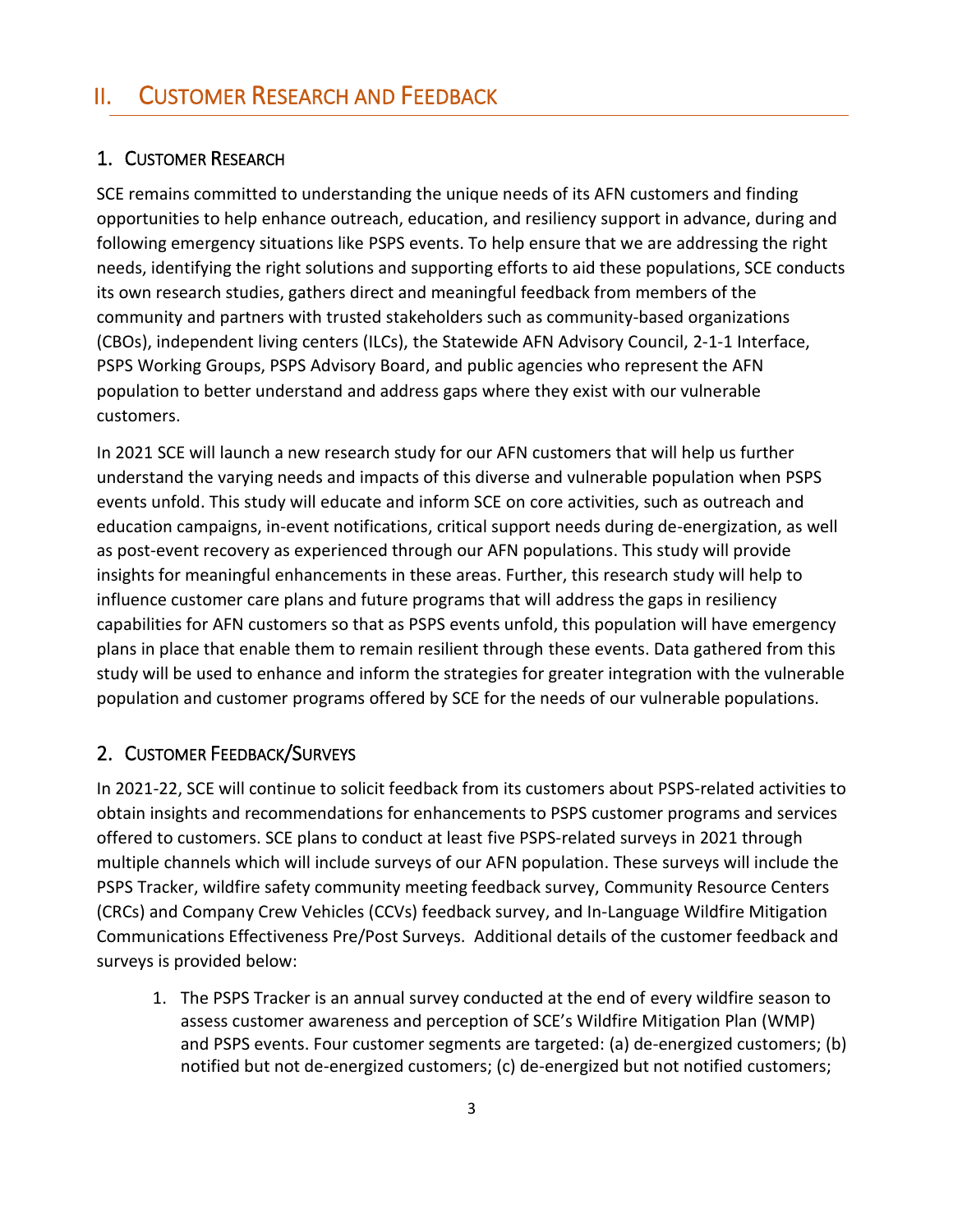and (d) customers that do not live in a high-risk fire area. The objective of the PSPS Tracker is to understand customer awareness, experience, and opinions of PSPS and how it shapes their perception of SCE.

- 2. Wildfire safety community meeting surveys conducted to receive feedback on their experience and information provided.
- 3. CRC/CCV visitation surveys conducted among customers who visited a CRC/CCV during a PSPS event to receive feedback on their experience and the resources and support provided.
- 4. Online survey for feedback on user experience on the SCE website to determine customer's ability to locate wildfire and PSPS related information and assessment of the information provided.
- 5. In-Language Wildfire Mitigation Communications Effectiveness Pre/Post Surveys that measures the communications and outreach effectiveness prior to and coincident with the wildfire seasons by prevalent language.

Information gathered through these surveys and feedback channels will be used to assist SCE in mitigating customer inconvenience and discomfort associated with PSPS and/or address challenges faced by AFN customers during those events. SCE will engage its customers and employees through research studies that will help gather meaningful feedback to influence current and new initiatives to assist our AFN populations. SCE is also considering adding customer focus groups or in-depth-interviews to gain more insight from its customer feedback, working to refine its assessments to capture more data as needed, and conducting and centralizing customer feedback.

To conduct customer outreach and community awareness in the prevalent languages, SCE is developing a web-based Multicultural Communications Resource Library. The majority of SCE's channels will provide links to this web-based library that will serve as a centralized hub for customers to find wildfire-related outreach in all prevalent languages. Most notably, this Multicultural Communications Resource Library will provide non-English speaking customers as well as SCE employees access to the library of translated radio, website, social media, digital ads, print collateral, email, direct mail, notification texts, recorded messages, and emergency alerts created in all languages (beyond English) that are prevalent in its service area. SCE has enlisted a third-party vendor to integrate its translation technology and artificial intelligence capability into SCE's website, sce.com, so that webpages can be established in all 19 prevalent languages.<sup>3</sup> This work was completed in December 2020. The estimated deployment and "go live" of SCE's

<sup>&</sup>lt;sup>3</sup> SCE's wildfire- and PSPS-related webpages that are available in the 19 prevalent languages include: Wildfire Safety primary landing page (sce.com/wildfire), Wildfire Mitigation Efforts page (sce.com/mitigation), PSPS page (sce.com/psps), PSPS Alerts page (sce.com/pspsalerts) Fire Weather page (sce.com/fireweather), Community Meetings page,

<sup>(</sup>sce.com/wildfiresafetymeetings), and Customer Resources and Support page (sce.com/wildfire/customer-resources-and-support).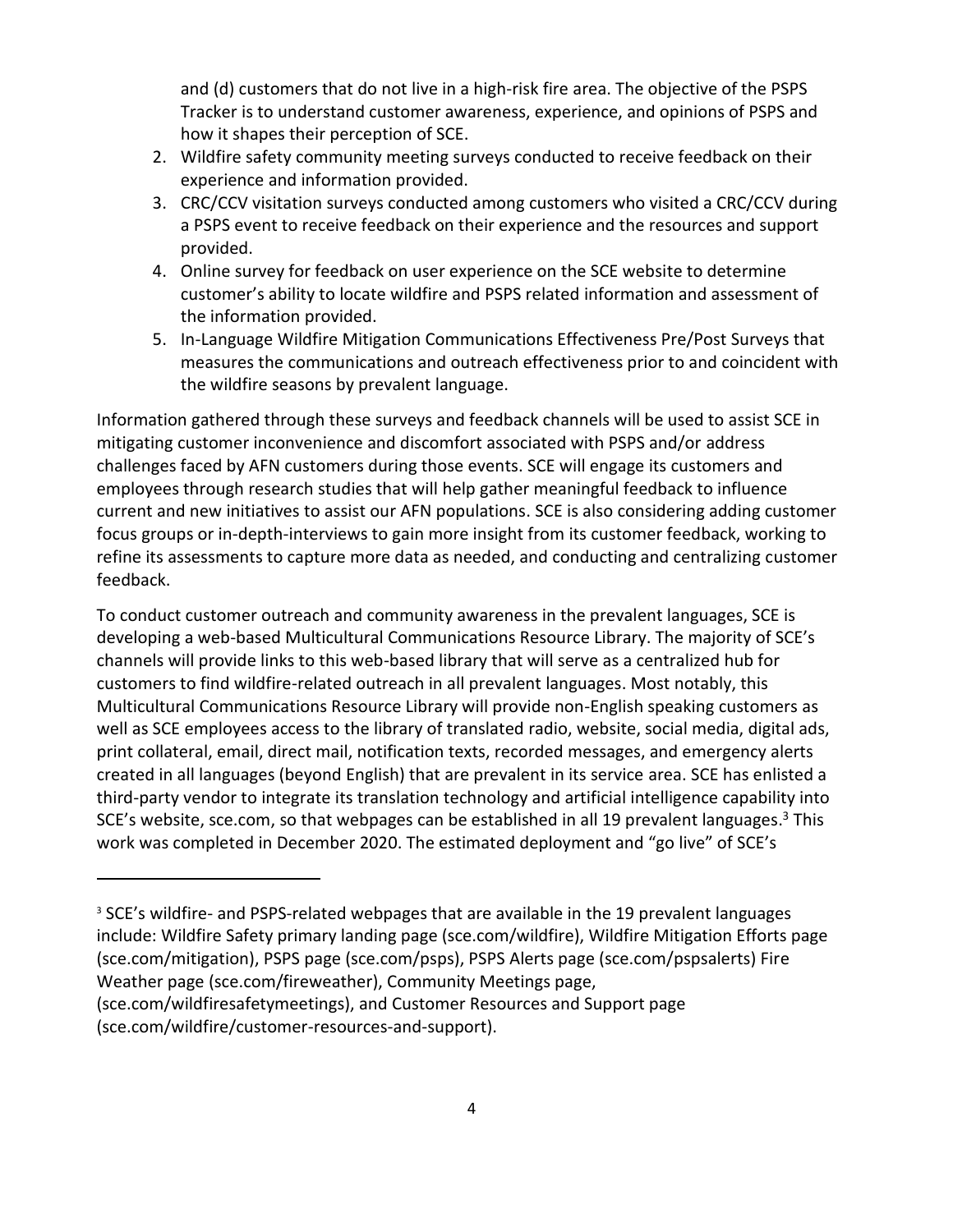Multicultural Communications Resource Library is expected during the first quarter of 2021.

SCE will continue partnerships with stakeholders across its service area that will also be a source or channel for obtaining feedback regarding PSPS. In the following section, SCE discusses in more detail how these partnerships will also gather feedback from impacted customers for influencing improvements in customers experiences with PSPS.

# <span id="page-7-0"></span>3. EMPLOYEE COALITION AND FOCUS GROUPS

A key focus in 2021 will be engaging SCE employees in solutions to serve our customers. SCE will continue leading its internal PSPS Employee Coalition Group that was formed in October of 2020 to help ensure our employees remain informed about its WMP, PSPS Incident Management Team (IMT) activations, and emergency preparedness and to obtain valuable insights and feedback from their own experience of PSPS events.

Additionally, SCE will seek to engage employees who identify as AFN, have family members or friends who are within an AFN category or who provide care for a member of the AFN community. SCE will launch a series of focus groups with SCE's Employee Resource Groups (ERG), Abilities Beyond Limits and Expectations (ABLE) and Caregivers Connect, as well as with members of the PSPS Employee Coalition Group, that will aim to identify gaps and identify both the basic and more crucial needs of these populations during PSPS events. This activity will support the development of initiatives that will identify solutions to fill key gaps in our support of AFN needs. SCE believes that directly engaging employees who are members of the AFN community, or those who are providing care for them, will draw in meaningful feedback and creative solutions from an audience of customers who will challenge themselves to directly be part of the solutions to improve our customer experience during PSPS.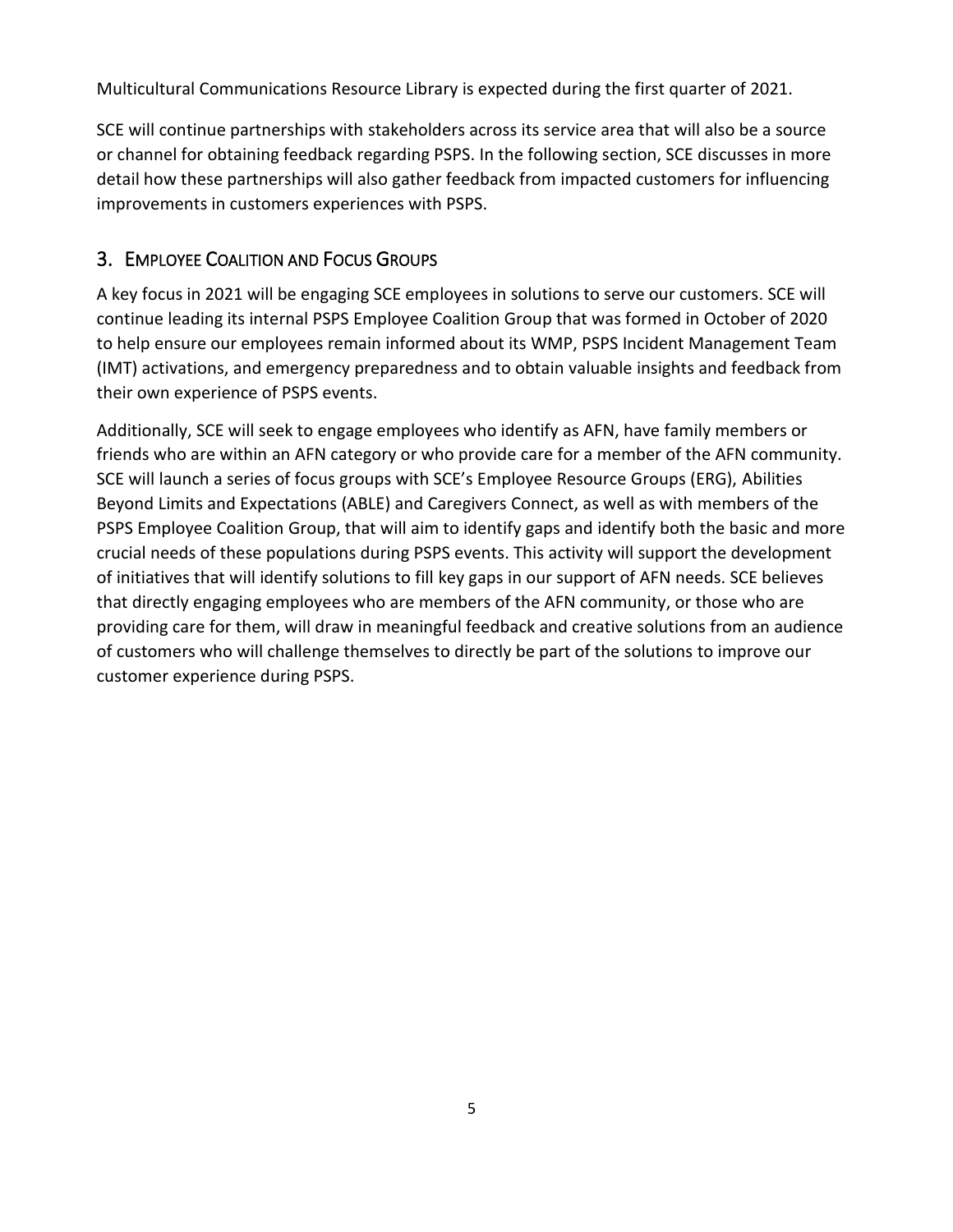# <span id="page-8-0"></span>III. CONSULTATION WITH INTERESTED PARTIES AND ADVISORY COUNCILS

Consistent with SCE's initial AFN Plan submitted to the CPUC in June 2020, SCE will continue engaging with diverse community stakeholders to conduct outreach and raise awareness about PSPS, promote resiliency preparedness for when PSPS events unfold and to gain insights on the varying and unique needs of our AFN populations. SCE's WMP outlines itsstrategy and objectives in reaching the broad categories of customers defined as AFN and how SCE will prioritize its customer care for those identified as AFN within its service area from 2020-2022.<sup>4</sup> SCE remains committed to supporting the existing relationships with statewide and local CBOs and trusted agency partners throughout its service area and continues to expand those relationships outward to other trusted agenciesthat support our AFN customers.

Continuing since 2018, SCE participates in twice weekly meetings with the other Investor-Owned Utilities (IOUs) and weekly/monthly with state agencies to provide real-time updates and share best practices and lessons learned on community outreach and engagement, new product development and potential future programs across the SCE service area. On the local level, SCE continuesto build on existing nonprofit relationships and build new partnerships with CBOs, including faith-based and grassroots organizations in High Fire Risk Area (HFRA), prioritizing participation with CBO collaboratives with diverse member organizations serving AFN populations. In 2021, SCE will continue with its co-sponsorship of the AFN Statewide Advisory Council, as well as its role in leading and facilitating the discussions with the PSPS Working Groups and PSPS Advisory Board.

## <span id="page-8-1"></span>1. SCE'S CONSUMER ADVISORY PANEL

SCE has regularly engaged and consulted with members of its Consumer Advisory Panel (CAP), which meets three times per year. The CAP includes diverse community stakeholders across SCE's service areas. Members of the CAP are leaders in the nonprofit, community, and business sectors that represent various AFN and consumer groups including communities of color, veterans, disabled, LGBTQ, and low-income customers. This group includes the executive director of an ILC, which provides services and resources for persons with disabilities. For the past four years, CAP members have regularly been briefed on SCE's wildfire mitigation efforts and provided feedback that has helped shape SCE's customer service and outreach into these diverse communities.

Since the State's stay-at-home order has been in place and are continuing in 2021, SCE has and will continue to adhere to these important restrictions and will continue virtual meetings with CAP. PSPS and wildfire mitigation have been standing topics of discussions during these meetings and SCE has also introduced SCE's Climate Adaptation efforts in disadvantaged and vulnerable communities on the agendas. SCE will continue to consult and partner with CAP members who are

<sup>4</sup> *See* SCE's 2020-2022 WMP, pp. 5-110 to 5-117.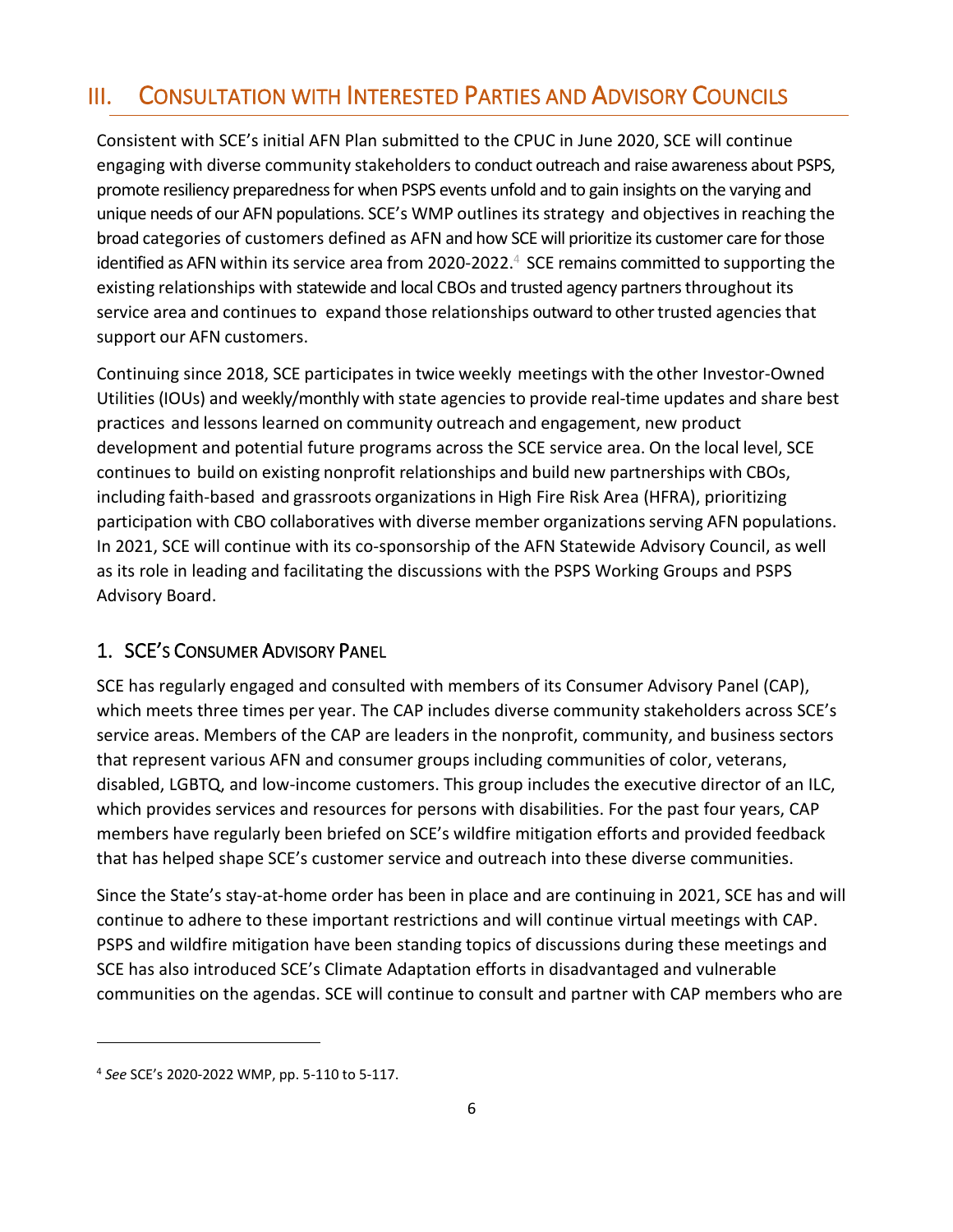eager to provide support in reaching AFN, in-language, and diverse communities. These activities will include virtual meetings, one-on-one engagements, and joint meetings/presentations with local stakeholders.

# <span id="page-9-0"></span>2. INDEPENDENT LIVING CENTERS

SCE's partnerships with the eight ILCs across its service area continues to help us assist our AFN population. The ILCs are dedicated to increasing independence, access and equal opportunity for people with disabilities, are partners in raising awareness to their clients about PSPS and the importance of building resiliency plans for when these events unfold. Collectively, these eight ILCs provide direct services to the following counties within SCE's service area: Inyo, Kern, Los Angeles, Mono, Orange, Riverside, San Bernardino, Santa Barbara and Ventura.

In support of the services offered by the ILCs to our mutual customers, and to meet the needs of the AFN populations, SCE donated a supply of portable batteries with solar charging capability to the ILCs for use in their short-term battery loan programs, which help customers remain in their homes during an outage with adequate power supply for their medical devices.

When PSPS events are forecast, SCE immediately begins notifying our ILC partners, as well as our CBOs, about the potential PSPS event. In these communications, SCE provides draft messages that can be repurposed by the partners to communicate with their clients and proactively prepare to respond to needs for portable batteries.

Some ILCs expanded their services to become CRCs in 2020 to serve the needs of vulnerable populations when PSPS events unfold. These partnerships will continue into 2021, serving a critical need within the community for people with disabilities.

SCE will continue partnering with these important agencies monthly in 2021 to raise awareness about PSPS, support resiliency planning efforts for AFN populations, communicate before, during and following PSPS events and amplify awareness of the Medical Baseline (MBL) program and program developments that serve SCE's AFN populations.

# <span id="page-9-1"></span>3. 2-1-1 REFERRAL SERVICE

SCE intends to continue its partnership with both local and Statewide 2-1-1 service providers. In 2020, the AFN Statewide Advisory Council recommended the Statewide 2-1-1 agencies to examine best practices within their localized 2-1-1 agencies, to assess capabilities and develop consistencies in their databases with AFN resources and referrals.

SCE has continued to work through the Statewide AFN Advisory Council to partner with the Statewide 2-1-1 agencies to bring more consistency across the state of California for the services offered to vulnerable populations during PSPS events. SCE and the other IOUs are working with 2- 1-1 agencies to develop a plan to help bring more consistency across the State. SCE recognizes the important resources 2-1-1 agencies provide our vulnerable populations and recognizes the needs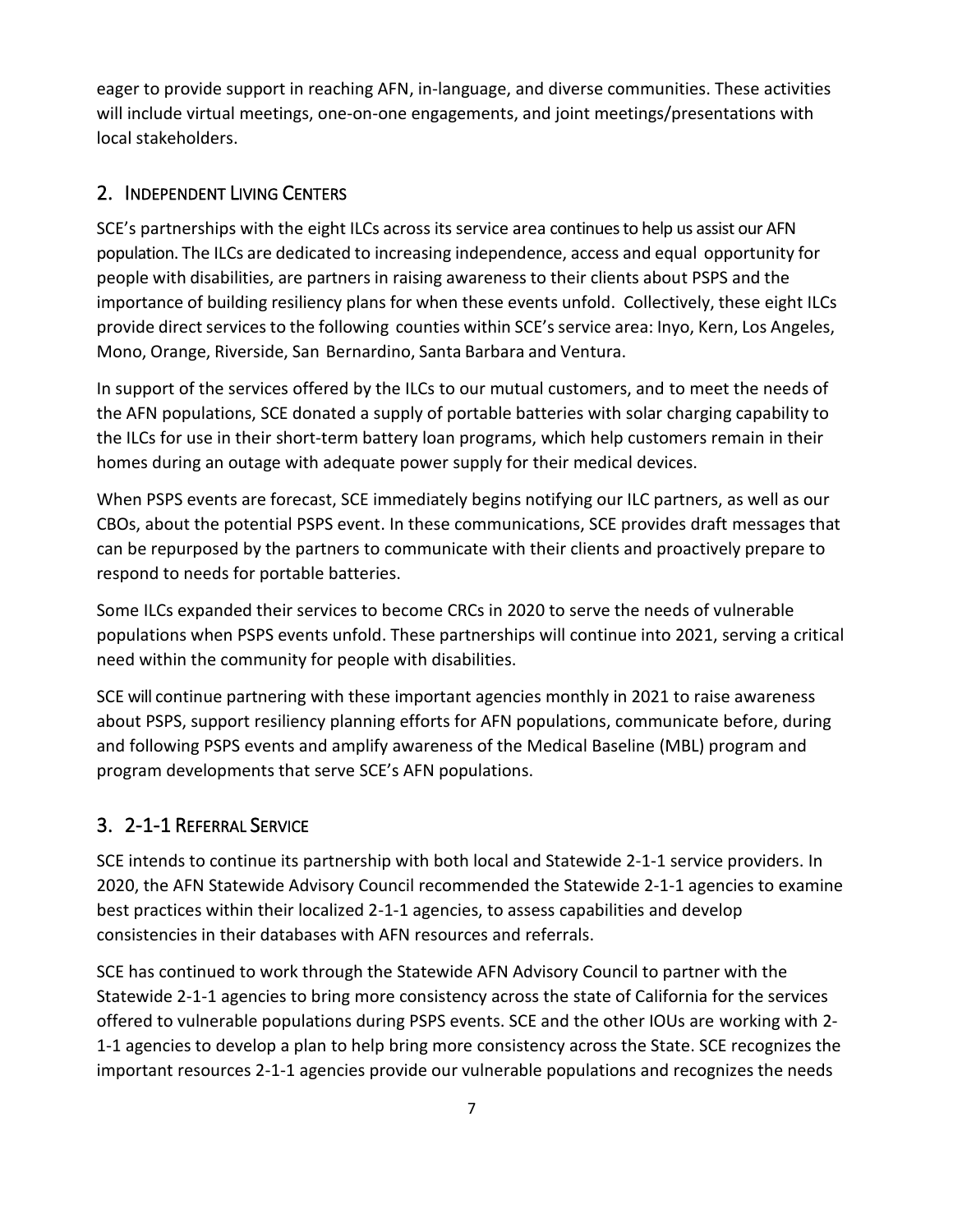for consistent offerings to support the needs of the AFN population. SCE has continued to meet with 2-1-1 to discuss a statewide solution that will offer a consistent level of support and resources to IOU customers impacted by de-energization events. Resources and services such as transportation referrals and coordination of such during events as well as connecting customers with trusted agencies in their area that offer immediate support. Additionally, partnering with 2-1- 1 on outreach campaigns that support customer resiliency particularly for those who are power dependent. 2-1-1 has shared a draft proposal with the statewide IOUs in January, 2021 and have been asked to provide more details of the proposal in order to evaluate for IOU support including funding.

## <span id="page-10-0"></span>4. STATEWIDE AFN COUNCIL

SCE is committed to understanding the unique and diverse needs of its AFN customer populations and co-funds the Statewide AFN Advisory Council in partnership with the other California IOUs.

The AFN Advisory Council meets monthly, or more frequently, and is comprised of a diverse group of recognized CBO leaders that support the AFN population as well as members and advocates from within the AFN community. The Statewide AFN Council serves as an appropriate foundation for successfully serving its AFN customers. The AFN Council opens the dialogue to discuss unique needs of this most vulnerable population and to develop a holistic strategy on how to better serve our AFN customers. The board of the AFN Council is comprised of IOUs, state leaders (*e.g.*, Cal OES, CPUC), and statewide CBO leaders who support the AFN population.

The initial kick-off of this Advisory Council was held on June 15, 2020. The Statewide Advisory Council will aid all stakeholders in developing and executing upon meaningful strategies to serve AFN populations and provide independent expertise to help ensure that utility customer programs incorporate best practices. The Council will also help utilities and other stakeholders further develop their AFN strategies to implement robust programs that will adequately and appropriately educate, communicate with, and aid AFN populations in building resiliency for emergencies, outages, and de-energization events such as PSPS.

Some examples of feedback and observations received from the Council, not specific to SCE but inclusive of all IOUs, include:

- There has been progress around the coordination with key partnerships (*i.e.*, 2-1-1 agencies, California Foundation for Independent Living Center (CFILC), food banks, CBOs, however, more work needs to be done to be consistent with efforts across all IOUs.
- Some Council members received updates directly from Cal OES as well as from the IOUs, which made it challenging for some agencies to manage the information and subsequently socialize messaging onwards to their clients. Council members suggested they prefer to receive messages directly from the IOUs only and will discuss this situation with Cal OES independently.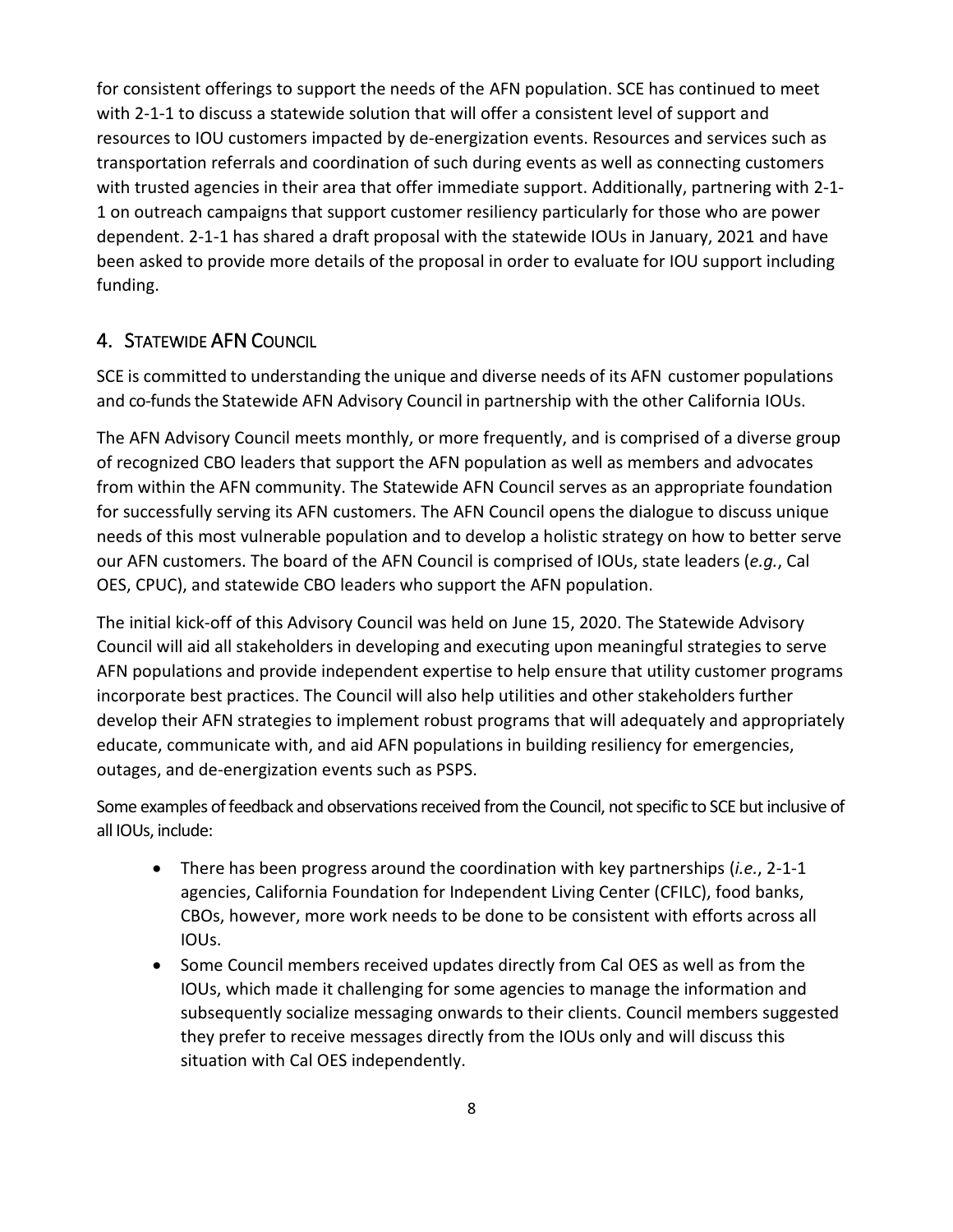- IOUs must ensure ongoing work is done before and after PSPS events to reduce the impacts from the PSPS de-energizations.
- Continue focusing on accessibility for serving vulnerable populations through CRCs and CCVs.

SCE remains committed to building upon the expertise within the AFN Advisory Council and further opportunities to serve the AFN populations across our service area.

# <span id="page-11-0"></span>5. CPUC DISADVANTAGED COMMUNITIES ADVISORY GROUP (DACAG)

The purpose of the Disadvantaged Communities Advisory Group (DACAG) is to review and provide advice on proposed clean energy and pollution reduction programs and determine whether those proposed programs will be effective and useful in disadvantaged communities.

Disadvantaged communities are areasthroughout California that most suffer from a combination of economic, health and environmental burdens. These burdensinclude poverty, high unemployment, air and water pollution, presence of hazardous wastes, as well as high incidence of asthma and heart disease.

Although living in a disadvantaged community does not mean that a person belongsto an AFN population, there is often overlap between these two areas and further overlap into SCE HFRAs.

The DACAG defines disadvantaged communities that should be considered when developing these programs as:<sup>5</sup>

- The top 25 percent of census tracts identified by CalEPA's CalEnviroScreen model (these are defined as Disadvantaged Communities),
- Low-income census tracts below 80 percent of the State or Area Median Income (SMI/AMI),
- Individual households with median household income less than 80 percent of Area Median Income (AMI),
- All tribal lands.

SCE's Vice President of Customer Service Operations serves as a sponsor from SCE for both the Statewide Advisory Council and the DACAG and joins both groups discussions periodically and as

<sup>&</sup>lt;sup>5</sup> The DACAG defines disadvantage communities in a similar manner as the equity framework that it would like to adopt. This framework would work in conjunction with the Guiding Principles of the Advisory Group set forth in the Charter of the DACAG. This framework includes topics of health and safety, access, education, financial benefits, economic development, and consumer protection as it relates to climaterelated policies, bills, proceedings, requests for proposals, etc.

https://www.cpuc.ca.gov/uploadedFiles/CPUCWebsite/Content/UtilitiesIndustries/Energy/EnergyPrograms /Infrastructure/DC/EquityFramework\_GuidingPrinciples.pdf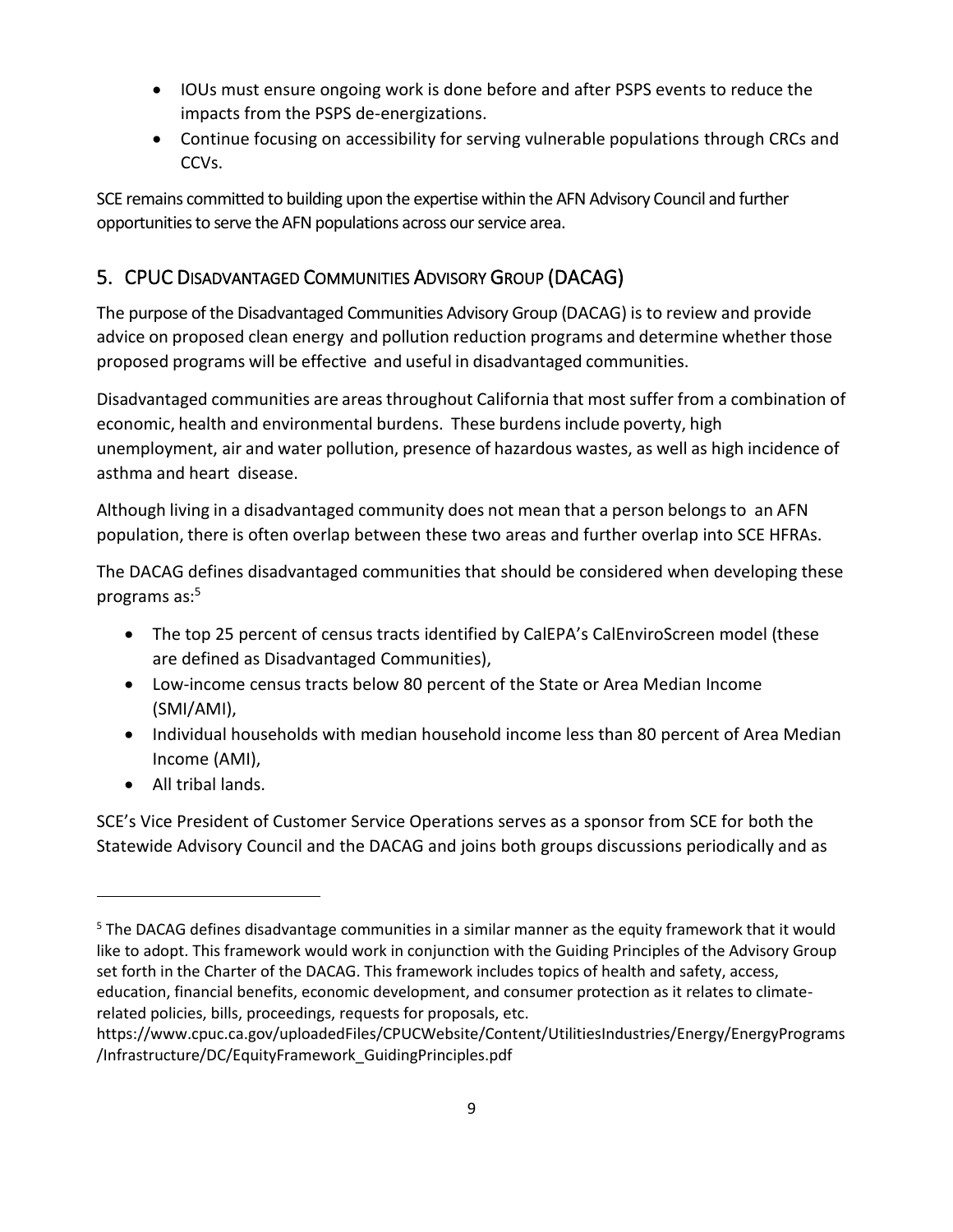requested. In 2021, SCE remains available to engage and partner with the DACAG on its activities for outreach, education and resiliency building for AFN populations.

# <span id="page-12-0"></span>6. REGIONAL WORKING GROUPS AND ADVISORY BOARD

SCE meets quarterly with the PSPS Working Groups that includes small multi- jurisdictional electric utilities, community choice aggregators (CCAs), publicly owned electric utilities, communications and water service providers, CPUC staff, tribal and local government entities, Public Safety Partners, and representatives of AFN communities. The PSPS Working Groups discuss communication strategies, information sharing, identification of critical facilities, customer care programs, strategies for supporting AFN people/communities, and contingency plans. Additionally, these forums are used to leverage lessons learned, obtain valuable feedback and discuss recommendations for improving the PSPS experience overall.

The PSPS Advisory Board includes participants from Public Safety Partners, Critical Facilities such as communications and water service providers, local and tribal government officials, business groups, non-profits, representatives of AFN and vulnerable people/communities, and academic organizations. The Advisory Board discusses area-wide de-energization and wildfire issues and provides hands-on, direct involvement and advisory functions on various aspects of PSPS deenergizations. The Advisory Board has senior-level representation from the stakeholder organizations and efforts are coordinated to ensure alignment of topics and sharing of key issues between the working groups and advisory board.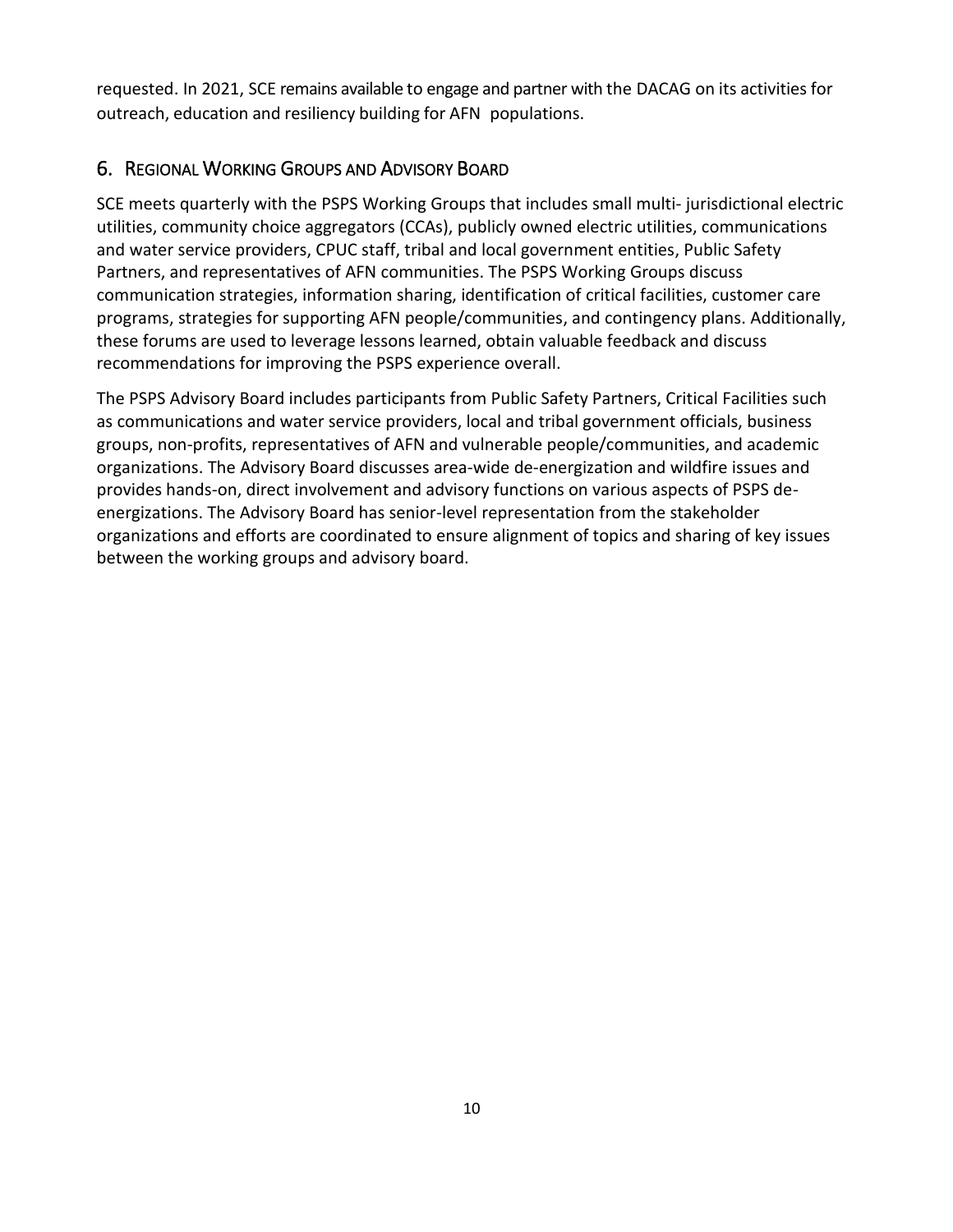# <span id="page-13-0"></span>IV. CUSTOMER RESILIENCY PROGRAMS, REBATES AND INCENTIVES FOR VULNERABLE POPULATIONS

## <span id="page-13-1"></span>1. CRITICAL CARE BATTERY BACK-UP (CCBB) PROGRAM

In the summer of 2020, SCE launched its Critical Care Battery Back-up (CCBB) program, which provides a right-sized, fully subsidized portable back-up battery to customers identified as Critical Care, enrolled in SCE's CARE/FERA program and residing in a HFRA. Critical Care customers are those that rely on medical equipment to sustain life for at least two hours. With the goal of offering a free portable backup battery to roughly 2,500 eligible customers in 2020, SCE reached out to all eligible 'Critical Care' MBL customers (2,641) enrolled in CARE or FERA residing in an HFRA. Of the eligible customer population, 837 chose to participate and were enrolled in the CCBB Program and 721 batteries have been deployed to enrolled customers. In 2020, SCE targeted 100 percent of eligible customers but only received an enrollment rate of roughly 30 percent despite sending out letters and making up to six different calls to individual eligible customers. SCE's backup battery program started delivering batteries in summer 2020 after a multi-month delay in battery inventory due to the COVID-19 pandemic. SCE has negotiated a 3-year warranty on the batteries and developed a process to assess a customer's medical devices to size the battery according to specific needs.

In 2021, the CCBB Program is expanding its offering to eligible MBL customers (not just 'Critical Care') who are enrolled in CARE or FERA and reside in a HFRA. SCE will reach out to approximately 12,000 eligible customers (targeting outreach to 100% of population) with the assumption that only 25 percent - 30 percent of the eligible customer population will choose to enroll. Enrollment assumptions were established based on the program's prior year performance as well as a comparison of performance to similar IOU administered programs across the state. If SCE is successful in enrolling a higher percentage of customers, SCE will work to find funding and ensure all eligible customers that have interest can be enrolled and take advantage of this program. Given the increased eligible customer population, SCE will expand marketing and outreach utilizing direct mail, phone calls, email, and other channels (sce.com, social media, etc.) and will explore opportunities to work with CBOs and other agencies to help educate customers about the CCBB Program. SCE has included this expansion in its 2021 WMP. A portion of this program was also included in SCE's 2021-2023 General Rate Case.

With the expansion of this program, SCE will increase support for its vulnerable customers reliant on power for electrically operated medical devices. This program provides immediate support by safeguarding them against a medical emergency and aiding in their ability to remain resilient during de-energization events. This program specifically targets SCE's population of medically vulnerable customers who live on limited incomes and otherwise may not have the ability to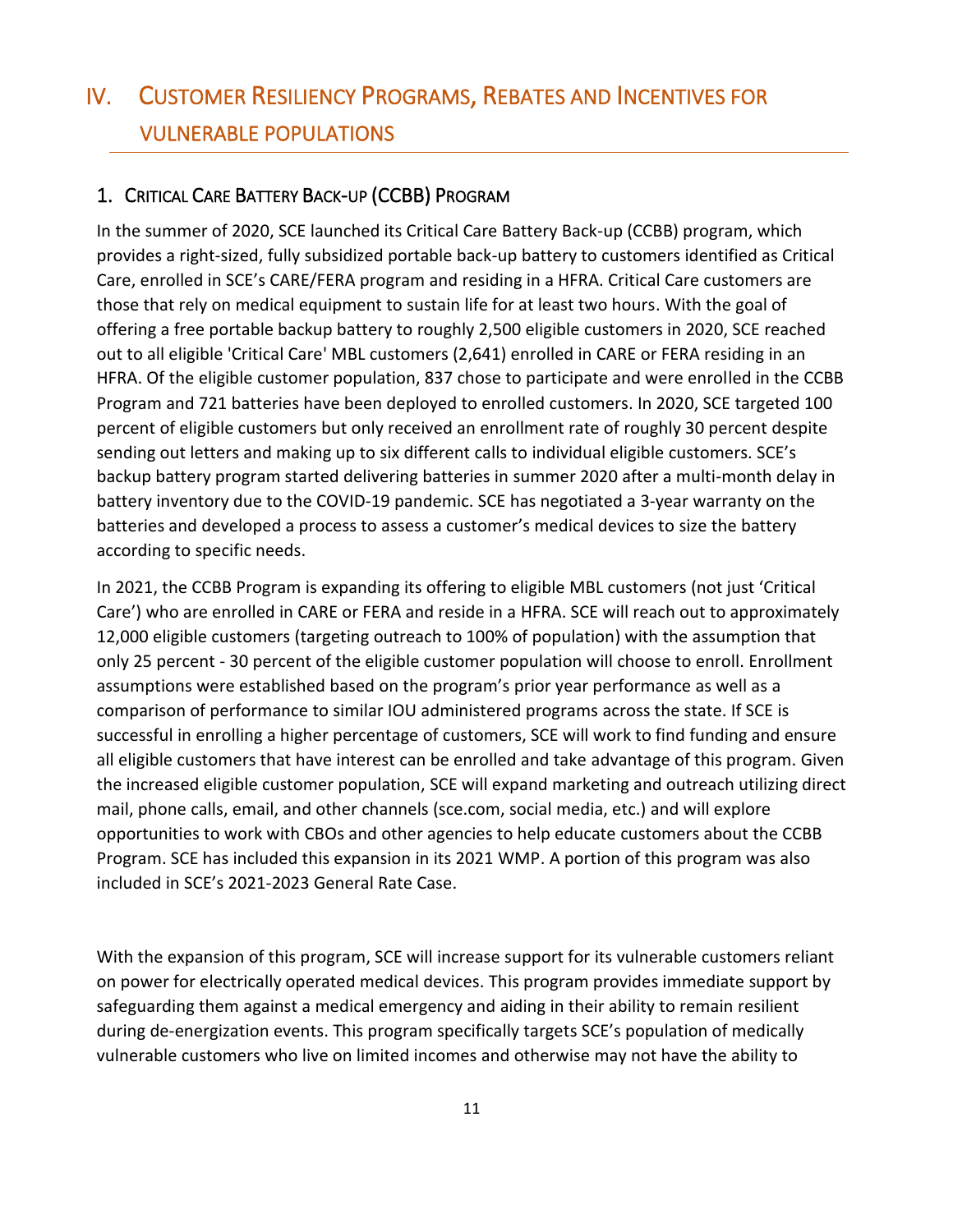purchase a key piece of equipment to help ensure their resiliency during emergencies, such as PSPS events.

# <span id="page-14-0"></span>2. MEDICAL BASELINE

SCE encourages customers who require electrically operated medical equipment, or have other qualifying conditions, to sign up for the MBL program. This program provides customers with additional electricity each day at the lowest baseline rate and adds additional protections when de-energization events occur, such as PSPS or other outages, for those most vulnerable and using life saving devices.

SCE will continue to raise customer awareness about the MBL program using the following opportunities and tactics:

- SCE enhanced its MBL web page<sup>6</sup> in 2020, making it more interactive and allowing customers to learn about the program, print an application, or enroll using the online application form. This page and the correlating applications are currently translated into seven languages (Spanish, Korean, Chinese, Vietnamese, Cambodian and Tagalog).
- In 2021, SCE will launch capabilities for physicians to e-sign customers MBL applications for those who choose to use the online form and have a physician's portal or email where they can directly send the application link. Enabling an online solution for customers proved valuable in 2020, when SCE saw notable increases in customer enrollments in the program. SCE anticipates that a full online experience for enrollment and physician's authentication will be made available in April 2021.
- Quarterly bill messaging raising awareness of the MBL program and directing customers to [www.sce.com/medicalbaseline](http://www.sce.com/medicalbaseline) to learn about the program and enroll.
- Direct customer campaigns in areas identified with low enrollments.
- Conversations with customer service representatives either through SCE's contact center, social media, virtual meetings or in person at community events.
- During PSPS events, CRCs and CCVs provide information on SCE's available programs including MBL, rebates and incentives.
- Community meetings where customers are invited either in-person or virtually (when necessary to comply with COVID-19 safety protocols) include information about the MBL program and have resources online and available to assist customers with questions or enrollments.
- Partnerships with ILCs, CBOs), Faith-Based Organizations and other agencies to raise awareness of and increase enrollment in the MBL program.
- Partnering with In-Home-Health Services throughout SCE's service area on training programs for home health care workers and other social service agencies to raise

<sup>6</sup> Medical Baseline Allowance page *available at* https://www.sce.com/residential/assistance/medical-baseline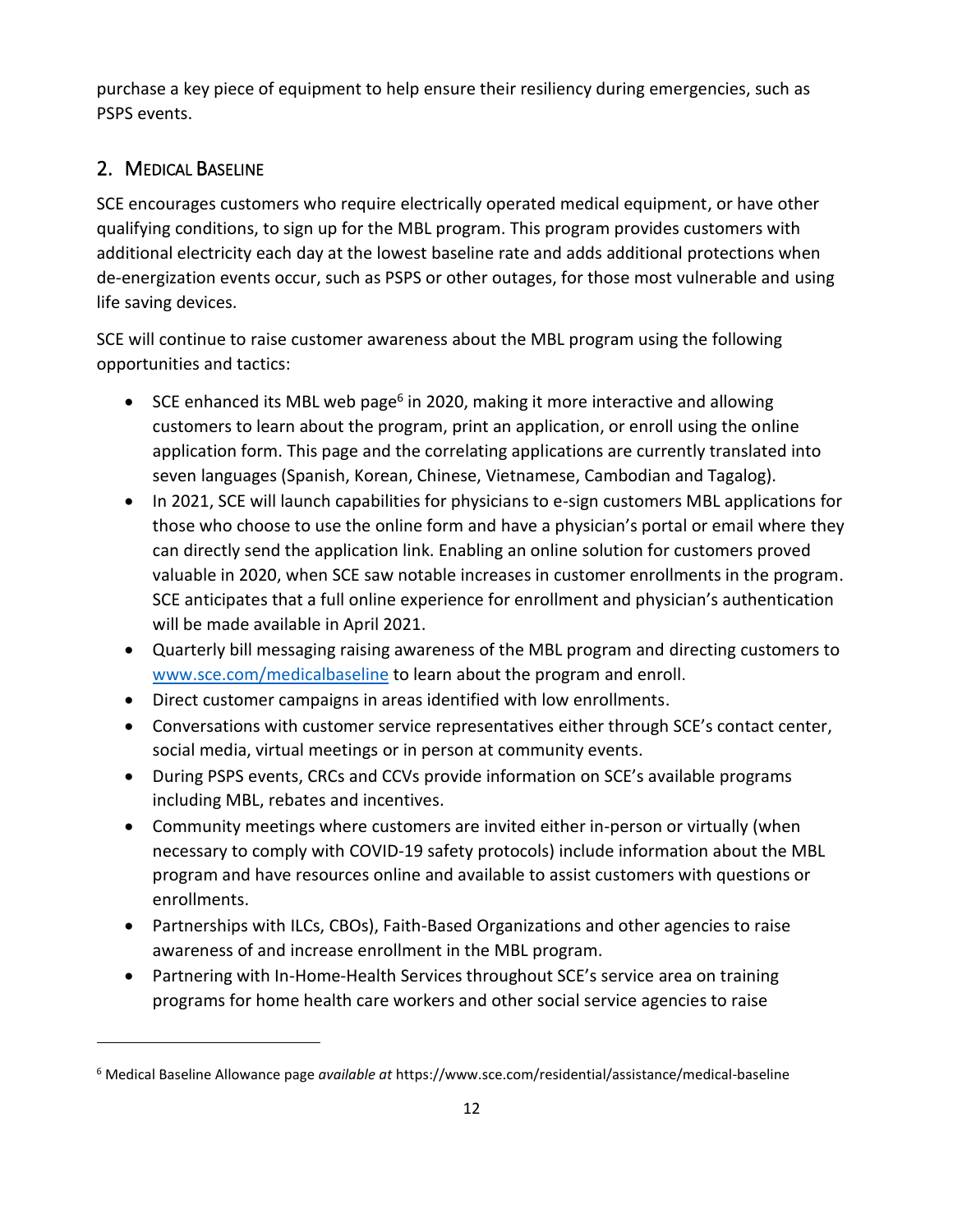awareness of the MBL program and make resources and collateral available for them to share with their clients.

SCE will continue to work with local offices of emergency services to share information about its most vulnerable customers as events unfold so that they are aware of the customers in their communities that may require assistance during PSPS events. The Joint IOUs have relaunched its quarterly MBL benchmarking meetings, a forum that allows the IOUs to highlight activities and share best practices in areas of outreach campaigns, awareness and enrollments to ensure alignment within the respective IOU service areas.

In 2020, the number of accounts enrolled in the MBL program increased over 2018 and 2019 enrollment. Some of this was due to the relaxed requirements for MBL enrollment due to COVID-19, when SCE temporarily removed the requirement for physicians' signatures in order to enroll in the program and temporarily halted any verifications from March 2020 through April 2021. SCE anticipates a decline in MBL enrollment once physician signature and verification requirements go back into effect following the sunset of COVID-19 protections.

| Year | <b>Total End of Year MBL</b><br><b>Customer Accounts*</b> | % Difference from Previous<br>Year |
|------|-----------------------------------------------------------|------------------------------------|
| 2018 | 99,132                                                    |                                    |
| 2019 | 95,912                                                    | $-3.2%$                            |
| 2020 | 109,545                                                   | 14.3%                              |

\*Note: This is the number of customer accounts enrolled. A customer account may have more than one eligible person at the address that makes up the customer account.

SCE recognizes that the 2020 enrollment increases, although sizeable from prior years, is not adequate assurance that we have reached all customers who are eligible for this important program. In 2021, SCE will launch specific campaigns to increase awareness and enrollments in the MBL program. SCE will highlight this information in its Quarterly Progress reports.

# <span id="page-15-0"></span>3. SELF-GENERATION INCENTIVE PROGRAM (SGIP)

SCE remains committed to promoting clean energy solutions that expand the growth of distributed generation in disadvantaged communities and increase customer resiliency in HFRAs. To support this goal, the statewide SGIP has been modernized with targeted incentives for resiliency related to wildfires. The SGIP is a Statewide program that provides eligible customers with financial incentives for the installation of new qualifying technologies installed to meet all, or a portion of, the electric energy needs of a facility.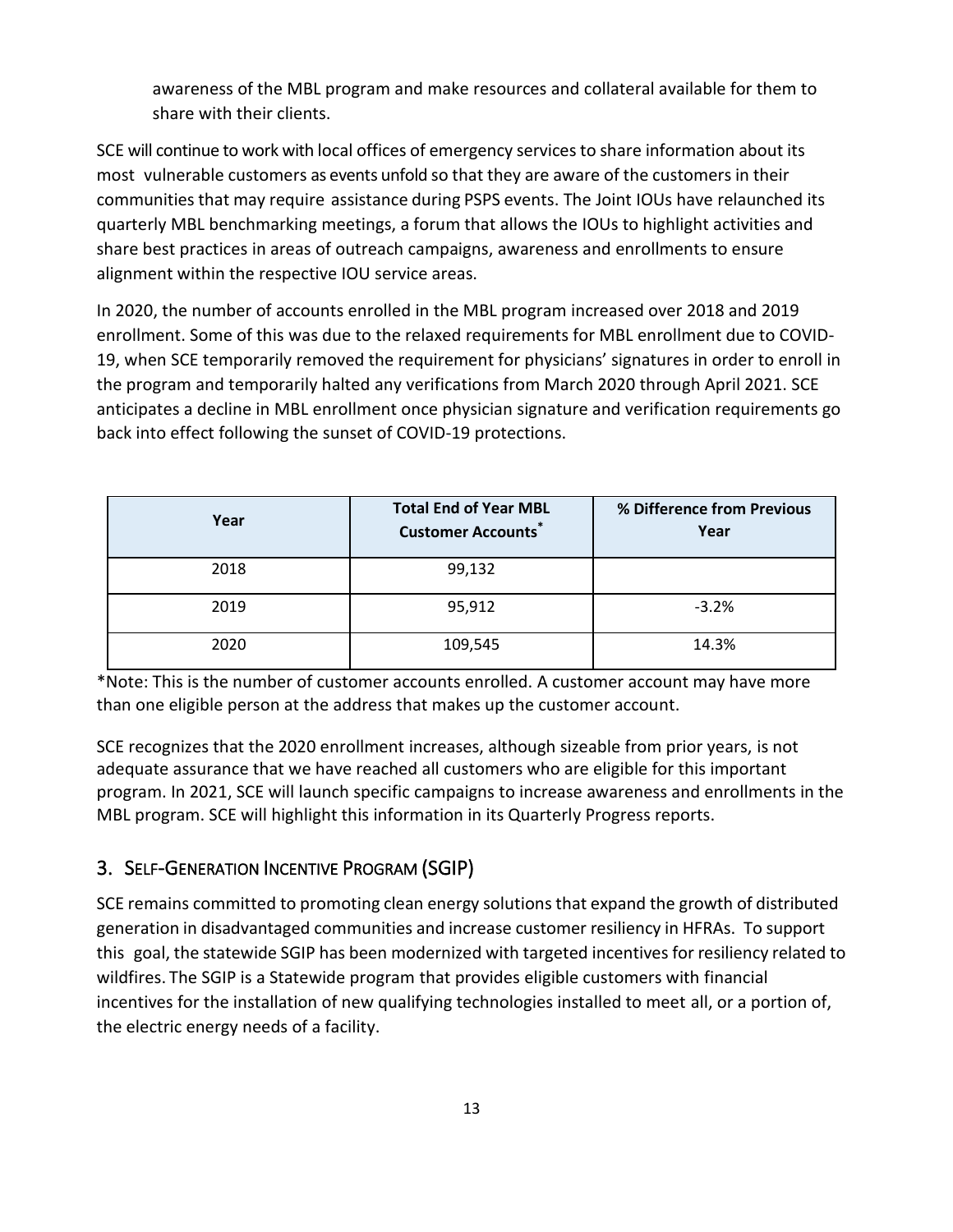To help address the need for resiliency and better prepare our customers for outages and PSPS, SGIP offers incentives for the installation of self-generating energy storage systems designed to offset the customer's energy use and work as backup battery to provide power when an outage occurs. The eligibility requirements to qualify for these incentives differ between residential and non-residential customers and are outlined in the SGIP handbook.<sup>7</sup>

Residential customers must meet the following to qualify for the Equity Resiliency incentive:

- 1. Are located in a Tier 3 or Tier 2 HFTD or were subject to two or more discrete PSPS events prior to the date of application for SGIP incentives, and
- 2. Are one of the following:
	- a. Eligible for the SGIP Equity Budget; or
	- b. MBL customer; or
	- c. A customer that has notified their utility of serious illness or condition that could become life-threatening if electricity is disconnected; or
	- d. Rely on electric pump wells at their primary residence for water supplies and:
		- Demonstrate the residential household meets the income eligibility requirements required for the Equity Budget; and
		- The storage installation site is a primary residence occupied by either a homeowner or tenant; and
		- The residence is not provided water by a municipal or private utility.

Non-Residential customer eligibility requirements for the Equity Resiliency incentive are as follows:

- 1. Located in a Tier 3 or Tier 2 HFTD or were subject to two or more discrete PSPS events prior to the date of application for SGIP incentives, and
- 2. Provides critical facilities or critical infrastructure during a PSPS event to at least one community that is located at least partially in a Tier 3 or Tier 2 HFTD or were subject to two or more discrete PSPS events prior to the date of application for SGIP incentives, and
- 3. The community is also eligible for the equity budget (except food banks, homeless shelters, and independent living centers are exempt from this requirement); and
- 4. The Non-Residential customer is one of the following:
	- a) Police stations; or
	- b) Fire stations; or
	- c) Emergency response providers with the addition of tribal government providers; or
	- d) Emergency operations centers; or
	- e) 911 call centers (also referred to as Public Safety Answering Points); or

<sup>7</sup> https://www1.sce.com/wps/wcm/connect/c1939673-4e1a-4c22-a5b0-

<sup>5</sup>bda3f835266/SGIPHandbook2013v1.pdf?MOD=AJPERES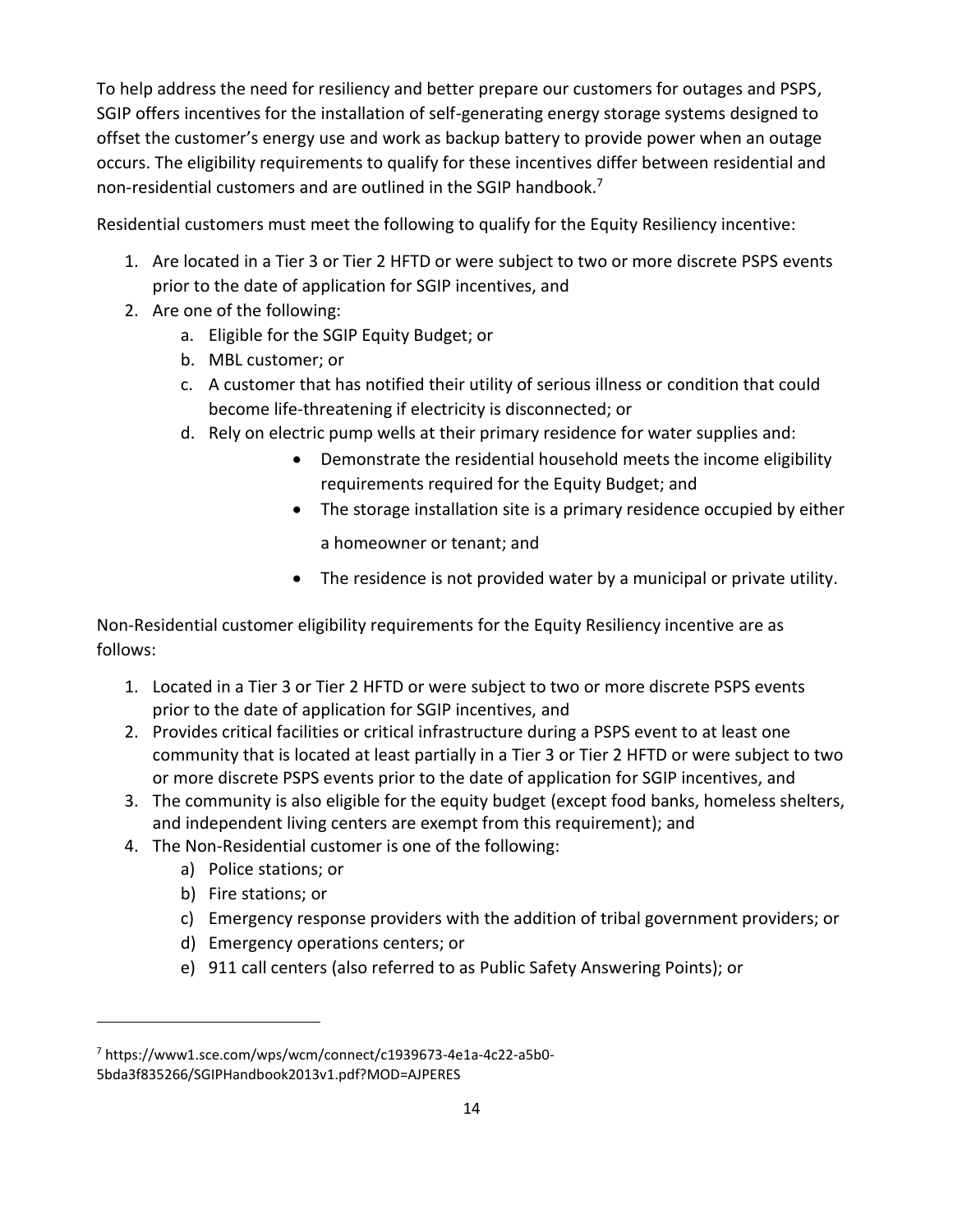- f) Medical facilities including hospitals, skilled nursing facilities, nursing homes, blood banks, health care facilities, dialysis centers and hospice facilities; or
- g) Public and private gas, electric, water, wastewater, or flood control facilities; or
- h) Jails and prisons; or
- i) Locations designated by the IOUs to provide assistance during PSPS events (CRCs); or
- j) Cooling centers designated by state, local or tribal governments; or
- k) Homeless shelters supported by federal, state, or local, or tribal governments; or
- l) Grocery stores, corner stores, markets and supermarkets that have average annual gross receipts of \$15 million or less as calculated at the single location applying for SGIP incentives; or
- m) Independent living centers; or
- n) Food banks.

The Resilience budget was allocated \$210 million and started in Q2 2020. Since the program started through January 22, 2021, SCE has received 1,658 applications, equating to a rated capacity of 39,202,294kW. Of the total allocated budget, \$123.4 million has been committed/paid in incentives. The incentive rate is \$1.00 per Watt hour. Currently there is \$86.9 million in funds available in this program.

#### <span id="page-17-0"></span>4. CUSTOMER RESILIENCY EQUITY INCENTIVE PROGRAM

SCE's Customer Resiliency Equipment Incentive (CREI) program provides a financial incentive toward the cost of a microgrid control system at customer sites willing to provide temporary shelter to surrounding communities. SCE proposed in the 2021 General Rate Case to provide an incentive to offset the costs of a microgrid control system to customers willing to increase resiliency within HFRA. This program targets non-residential customers who already have solar generation and power storage capabilities, or will be adding such capabilities to their sites, and are willing to island and redirect the energy in the storage battery to a designated building on site for use during PSPS or other emergencies. These facilities are required to be open to the public during PSPS events or other emergencies. Most customers that have these features at their sites are larger entities such as schools, local government facilities, and large retailers.

In 2020, SCE developed a pilot based on two types of customers: 1) customers that already installed solar and storage capabilities (retrofit design) and 2) customers that have solar and are in the process of adding storage (upfront design). The purpose for the two configurations is to learn about the complexity of the islanding design, costs, and customer participation. In 2020, SCE completed the installation for one customer. By the end of 2021, SCE will complete the implementation at a second customer site. Based on the results from these pilots, SCE will design the future state for this program.

In 2020, although not specifically for customers impacted by PSPS, SCE provided approximately \$200,000 to pilot a microgrid control system at San Jacinto High School's existing resiliency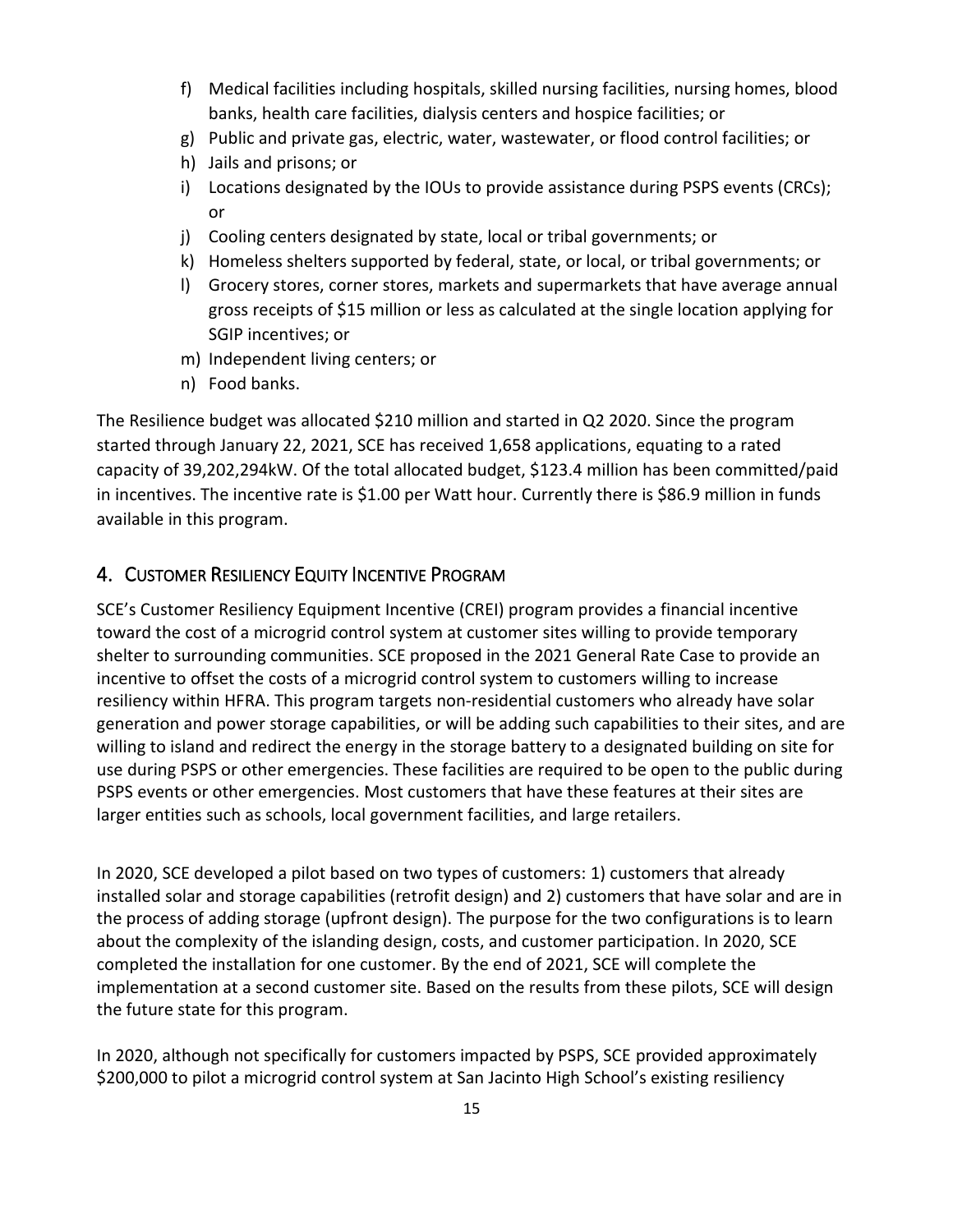system. This microgrid will create an emergency shelter for the community in partnership with the American Red Cross. In 2021, SCE will pilot another microgrid control system at a school in Rialto, which will also serve as a CRC.

# <span id="page-18-0"></span>5. SINGLE-FAMILY AFFORDABLE SOLAR HOMES (SASH)

The SASH program provides qualifying single-family homeowners with access to solar technology while also providing green jobs training, employment, and community engagement opportunities. The program was enacted by CA Assembly Bill 2723, which directed that a minimum of 10 percent of California Solar Initiative funds be set aside for programs assisting low-income households in IOU service areas. Originally scheduled to finish in 2015, the SASH program has been extended to 2021. The SASH funds enabled low-income communities to become integral partners in building a sustainable solar industry. Objectives of the SASH program are to:

- Create broad community engagement for solar generation in low-income affordable housing.
- Provide education for low-income homeowners on the benefits of energy efficiency and solar technologies.
- Enroll and refer qualifying families to providers of energy efficiency services.
- Enable low-income families to access money-saving solar technologies by providing upfront incentives.
- Provide opportunities for community volunteers to participate and for public-private partnerships supporting low-income communities to develop.
- Support local green-jobs training and workforce development programs by enabling job trainees to participate in solar electric system installations.

Eligible participants must meet the following criteria:

- Receive electrical service from SCE and own and live in their home,
- Have a household income that is 80 percent or less of the area median income (AMI),
- Live in a home defined as "affordable housing" by California Public Utilities Code 2852.

To promote SASH, SCE sends communications via letter and email campaigns to CARE customers in partnership with GRID Alternatives, the Program Administrator. In addition, SCE is creating a video to direct people to introduce GRID Alternatives<sup>8</sup>.

The SASH program was launched in November 2007. In 2020, SCE paid out approximately \$3.04 million as incentives, and the remaining incentives available is approximately \$4.2 million. This program was allocated approximately \$76.68 million through December 2021. Approximately

<sup>&</sup>lt;sup>8</sup> GRID Alternatives is a nonprofit organization based in Oakland, California that installs solar power systems and provides job training for under-served communities.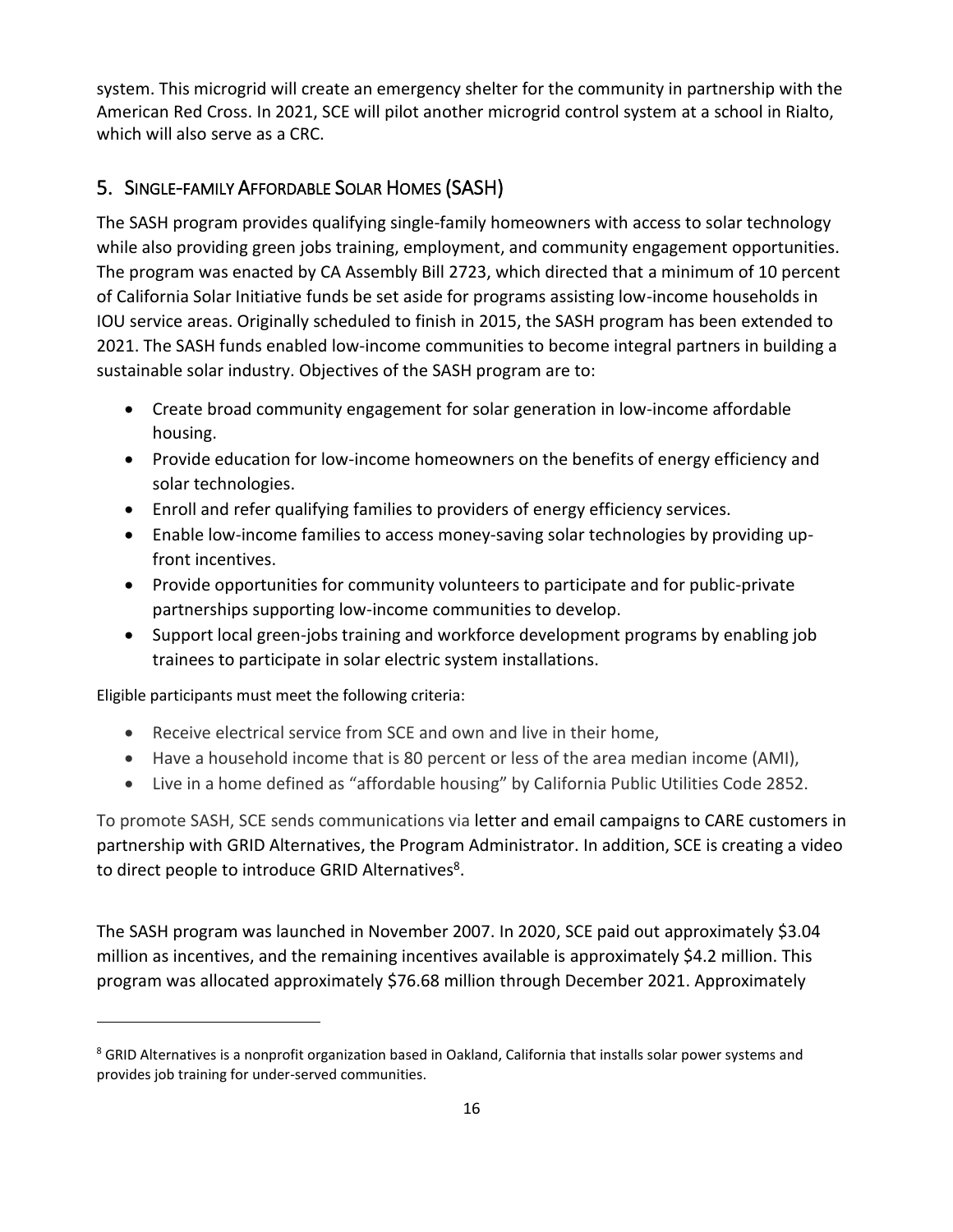3,800 SASH applications have been completed from program inception through December 31, 2020. Incentives paid from program inception to December 31, 2020, were approximately \$58 million.

# <span id="page-19-0"></span>6. DISADVANTAGED COMMUNITY- SINGLE-FAMILY AFFORDABLE SOLAR HOMES (DAC-SASH)

The CPUC<sup>9</sup> approved the DAC-SASH program to increase the adoption of clean, affordable solar by residential customers living in disadvantaged communities. The DAC-SASH program is expected to run through 2030 and is modeled after California's long-standing and successful SASH $^{10}$  program. The CPUC has more information about solar programs for disadvantaged communities available on its website.<sup>11</sup>

To qualify for the DAC-SASH Program, the Applicant must meet the following minimum requirements at the time of application submission:

- Must be a customer of SCE.
- The single-family residence must be owned, and occupied, by the Applicant as their primary residence.
- The household's total annual income must meet the income eligibility requirements for either the CARE or FERA programs.

The residence must be located in a qualified Disadvantaged Community (DAC) at the time of program application. The designation of DACs is subject to change with updates to the CalEnviroScreen tool.

The DAC-SASH program integrates job training opportunities creating ladders of opportunity for individuals from all backgrounds to access well-paid jobs in California's solar industry and ensuring lasting community impact. Objectives of the DAC-SASH program are to:

- Maximize financial savings for low-income households in economically and environmentally disadvantaged communities.
- Enhance long-term economic self-sufficiency in low-income communities by providing community members with access to green jobs training and solar employment opportunities.
- Ensure consumer protection and long-term participant benefit.
- Provide education on energy efficiency and existing programs that can provide further benefits to families.

<sup>9</sup> Please visit CPUC News Blog *available at* [https://www.cpuc.ca.gov/cpucblog.aspx?id=6442458018&blogid=1551.](https://www.cpuc.ca.gov/cpucblog.aspx?id=6442458018&blogid=1551) This article announces approval of the DAC-SASH program and provides a high-level overview of the program.

<sup>&</sup>lt;sup>10</sup>Please visit Grid Alternatives site a[t https://gridalternatives.org/what-we-do/program-administration/sash](https://gridalternatives.org/what-we-do/program-administration/sash) for more details about the SASH program.

<sup>11</sup> CPUC website:<https://www.cpuc.ca.gov/SolarInDACs/> lists various solar programs available to disadvantaged communities.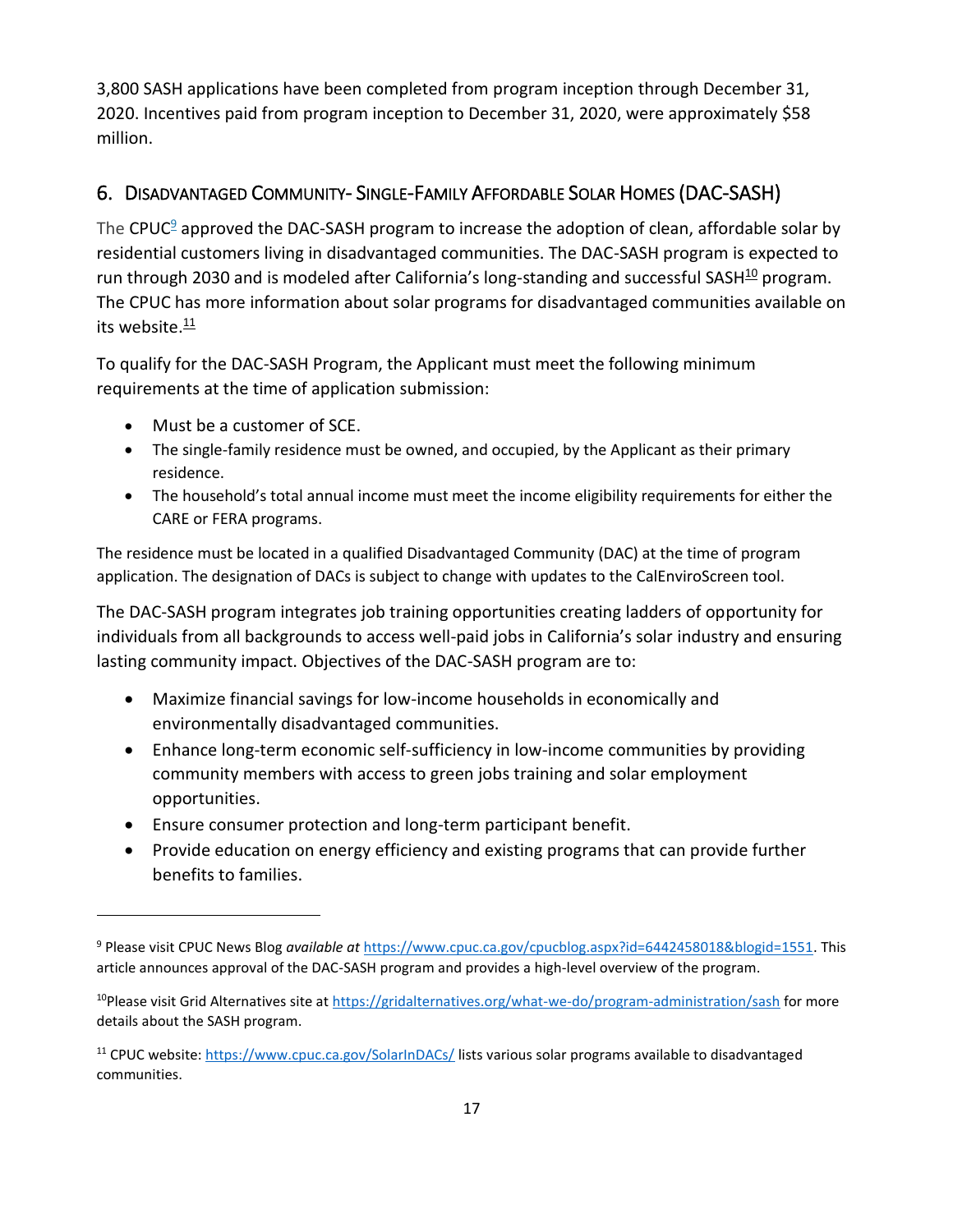• Ensure robust participation and access for households in PG&E, SCE, and SDG&E service areas.

SCE helps GRID Alternatives with their communications and outreach efforts by sending letters and emails to customers to promote the program. SCE sends letters and email campaigns to CARE customers to promote the program. A revision of Grid Alternatives current marketing, education and outreach (ME&O) plan is to be filed in March 2021.

The DAC-SASH program was launched in September 2019. As of January 21, 2021, SCE had received 331 applications for the DAC-SASH program. Of the 32,831 applications, approximately \$3.2 million in incentives has been paid, reserved, or is pending approval. Current remaining budget is \$8.6 million through 2021. This program receives \$10 million annually (Statewide) through 2030.

# <span id="page-20-0"></span>7. SOLAR ON MULTIFAMILY AFFORDABLE HOUSING (SOMAH)

The Solar on Multifamily Affordable Housing (SOMAH) program provides financial incentives for installing photovoltaic (PV) energy systems on multifamily affordable housing. The program delivers clean power and credits on energy bills to hundreds of thousands of California's affordable housing residents.

SOMAH's unique, community-based approach ensures long-term, direct economic benefits for low-income households, helps catalyze the market for solar on multifamily housing and creates jobs while serving customers in SCE's service area.

The program is designed to be transparent and accountable to the communities it serves. It is administered by a team of nonprofit organizations, which provides a host of no-cost services to maximize participation and community benefit. Services include comprehensive technical assistance for property owners, tenant education resources and job training. A community advisory council provides input into program development and helps ensure the program maximizes benefits to communities. Objectives of the SOMAH program are to:

- Direct \$100 million, annually, from the electric IOUs' Greenhouse Gas Auction Proceeds<sup>12</sup> toward subsidizing solar energy systems on Multifamily affordable housing.
- Encourage development and installation of solar systems in California's disadvantaged communities $\frac{13}{2}$  across the state.

<sup>12</sup> CPUC Greenhouse Gas Cap-and-Trade Program: https://www.cpuc.ca.gov/General.aspx?id=5932

<sup>13</sup> CPUC definition of disadvantage community can be found here: https://www.cpuc.ca.gov/discom/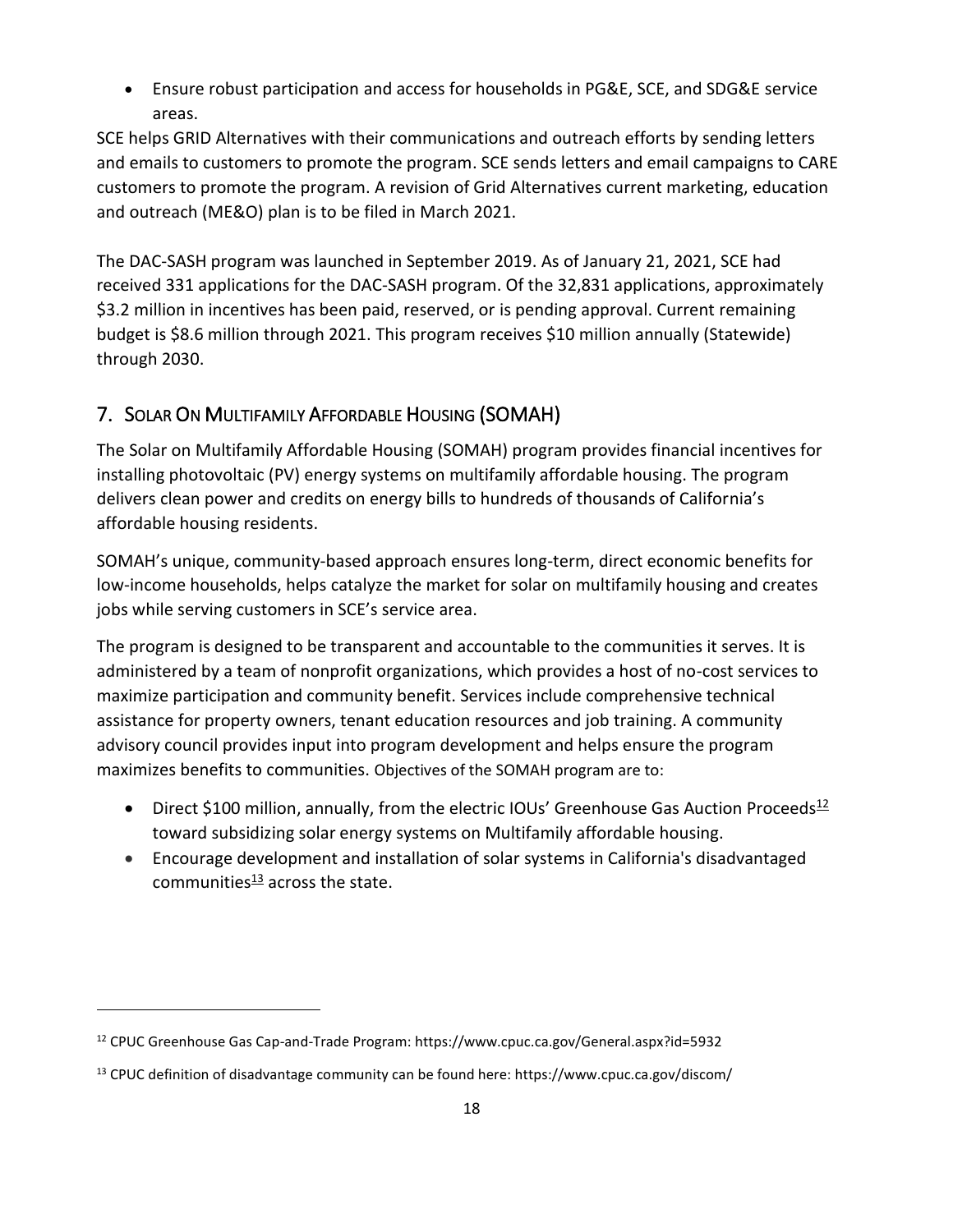- Emphasize the explicit goal that lowers the energy bills<sup>14</sup> of tenants of low-income multifamily housing.
- Develop at least 300 megawatts of installed solar generating capacity by December 31, 2030.

CSE is currently drafting a ME&O plan for 2021 with feedback from SCE. On January 6, 2021 a meeting was held to discuss SOMAH Customer Mapping to further co-marketing opportunities with SCE. The Center for Sustainable Energy will utilize SCE Channels for communicating program through press release, SCE social media, and email blasts.

As of January 25, 2021, SCE had received 121 applications for the SOMAH program. Seventy-four applications are approved, equating to approximately \$30.2 million in approved reserved incentives. Forty-seven applications are pending reservation approval, approximately \$21.9 million in incentives. Total remaining incentives is \$150.5 million through 2021.

# <span id="page-21-0"></span>8. SCE PROGRAMS SERVE LOW-INCOME CUSTOMERS

SCE will continue to promote meaningful and relevant programs that offer benefits, incentives and/or services to its AFN customers. Campaigns occur throughout the year that are dedicated to individual programs, while other communications sent to customers may include highlights about programs to also raise awareness and draw customers to channels where they can learn more about the programs. Also, SCE representatives who speak with our customers also offer these programs to our valued and vulnerable customers. Some helpful programs that SCE will continue to promote are:

#### *Energy Assistance Fund (EAF)*

EAF is designed to provide a one-time assistance to SCE customers facing financial hardship.

#### *Low Income Home Energy Assistance Program (LIHEAP)*

LIHEAP is a federally funded program that assists low-income households meet their energy needs. LIHEAP is funded by the U.S. Department of Health and Human Services, Administration for Children and Families, Office of Community Services.

There are several portions of the program that help eligible customers and SCE resources are trained to offer customers information regarding the LIHEAP program, including information on how to reach these agencies, so customers may seek assistance as needed. The Home Energy Assistance Program (HEAP) provides one-time financial assistance to help balance an eligible household's utility bill and the Energy Crisis Intervention Program (ECIP) provides assistance to

<sup>&</sup>lt;sup>14</sup> For more information on Virtual Net Metering, a tariff arrangement that enables a multi-meter property owner to allocate the property's solar system's energy credits to tenants, please visit: https://www.cpuc.ca.gov/General.aspx?id=5408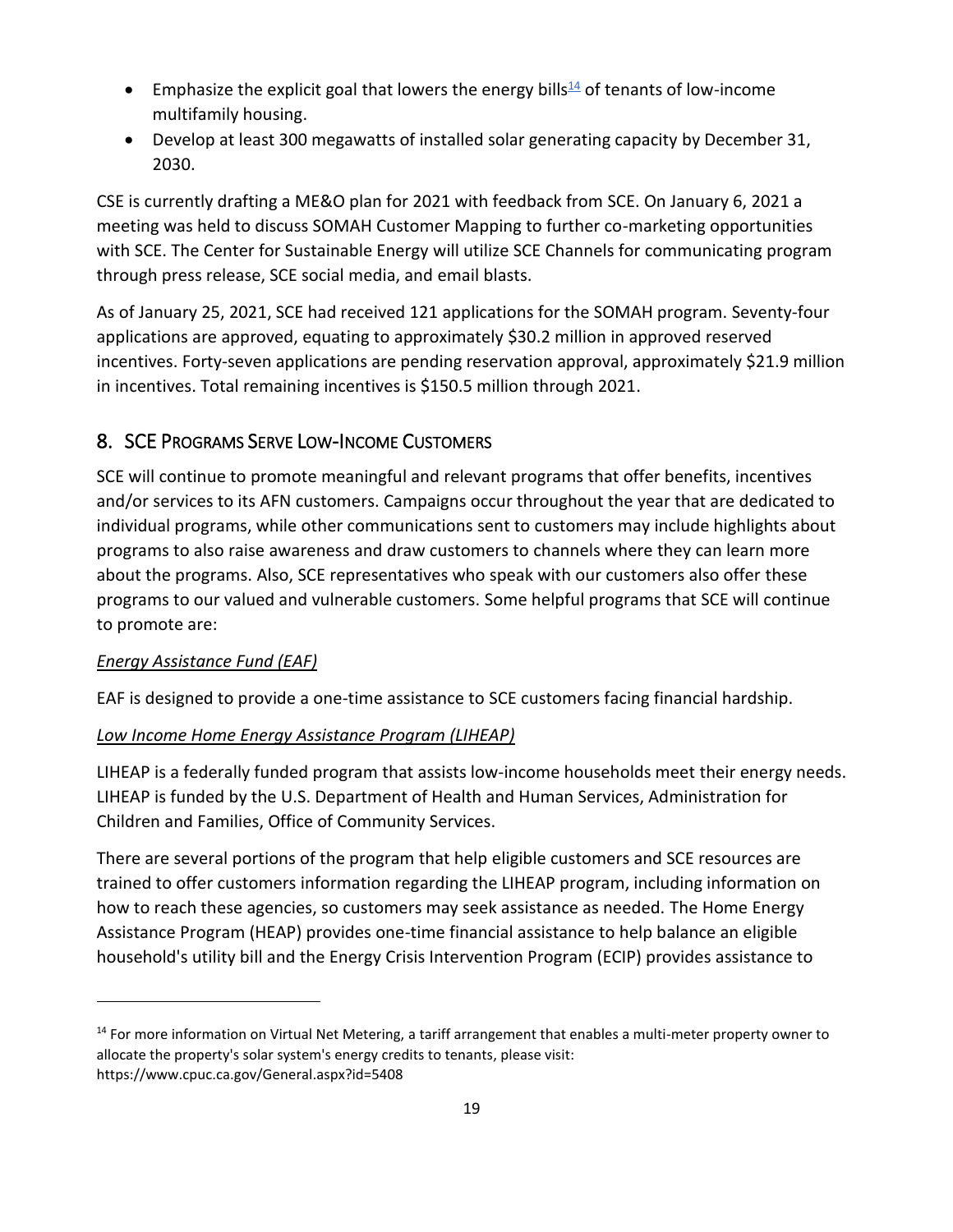low-income households that are in a crisis situation. Such an example would be a household receiving a 24-48 hour disconnect notice or service termination by their utility company, as well as energy budget counseling.

In Q1 2021, SCE will launch the LIHEAP online pledge portal. The portal will allow Local Service Providers (LSP) to make financial pledges on behalf of SCE customers utilizing a convenient online portal. The portal will also provide greater transparency for data tracking and reporting related to customer pledges and LSP activity.

#### *Income-Qualified Programs: CARE and FERA*

SCE provides income-qualifying households discounted rates on their electric bill. The CARE program provides qualifying customers a discount of about 30 percent and FERA provides a discount of 18 percent on the monthly bill.

#### *2-1-1*

A free telephone number providing access to local community services. 2-1-1 is available in multiple languages, allowing those in need to access information and obtain referrals to physical and mental health resources; housing, utility, food, and employment assistance; and suicide and crisis interventions. 2-1-1 also provides disaster preparedness, response, and recovery during declared emergencies.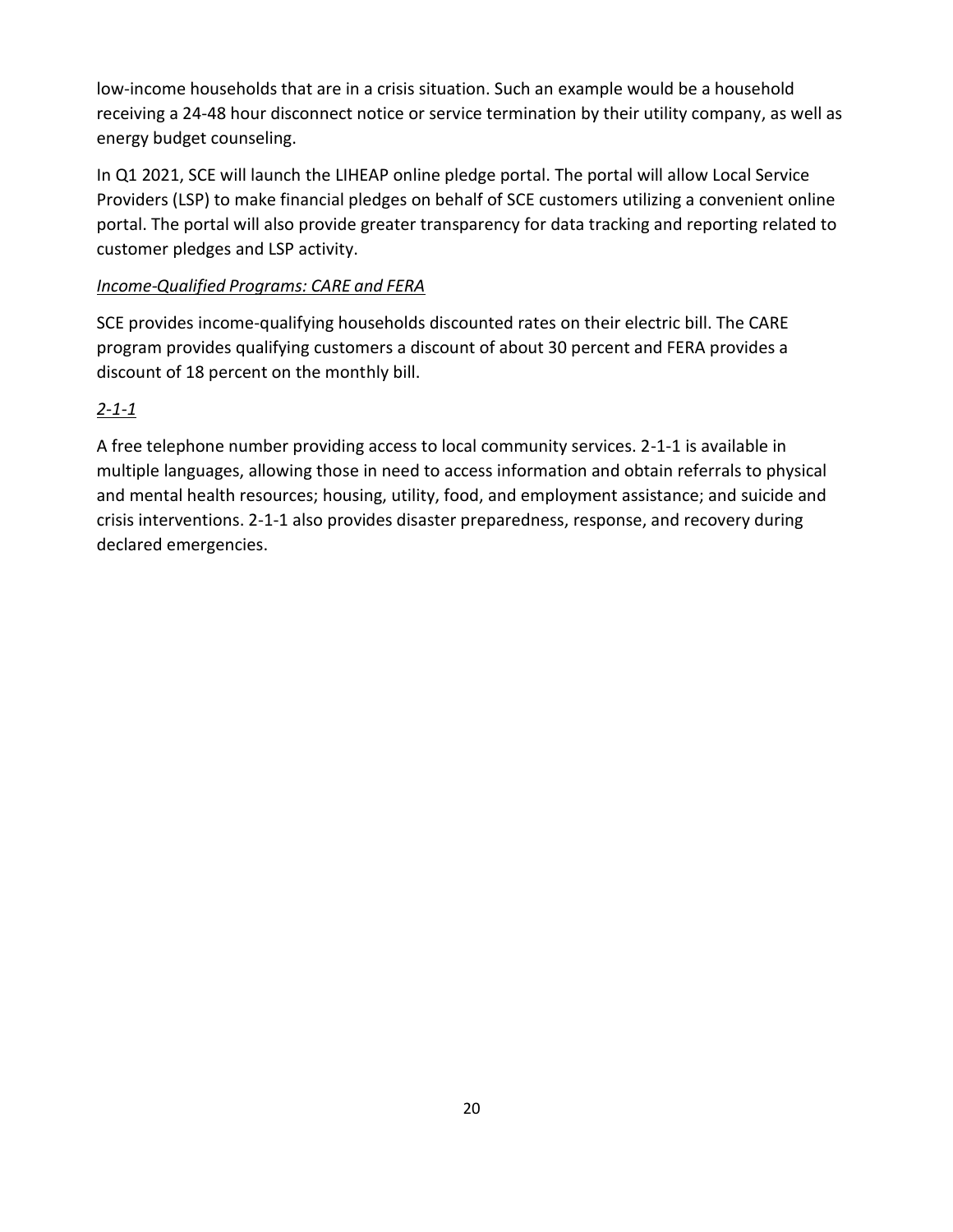# <span id="page-23-0"></span>V. IN-EVENT CUSTOMER CARE PLANS

SCE recognizes the importance of community resources when emergency events unfold. PSPS events can sometimes impact communities for longer than other outages and can surface unique needs of the customers impacted. Events that last for up to or longer than 24 hours can limit customers' ability to charge important technology or medical devices and can impact one's ability to work or attend virtual school sessions or have equipment necessary for mobility. In 2019, SCE developed specific circuit-level customer care plans so that when PSPS events unfold SCE will know the types of customers who reside in the impacted areas. By understanding the demographics and the PSPS impacts to specific SCE service areas will allow us to plan to better respond to our customer needs through customer care plans.

#### <span id="page-23-1"></span>1. CUSTOMER CARE INCIDENT MANAGEMENT TEAM ACTIVATION AND TOOLS

SCE's Customer Care Team plays a key role during a PSPS IMT activation including assessing potentially impacted areas, reviewing potentially affected customers, and prioritizing and optimizing available resources.

The team monitors circuit segmentation and customer data to provide informed recommendations on the deployment of customer care resources to the impacted areas. SCE's Customer Care Dashboard provides customer data, including AFN designations, <sup>15</sup> and available resources by affected circuits. This information is used to prioritize customer care resource allocations by considering the number of customers affected, AFN populations, critical infrastructure, and impacted areas of the events.

In 2020, SCE incorporated into its Customer Care IMT a dedicated AFN resource. This position monitors notifications to our Critical Care (life support), facilitates the advance notification to SCE's ILC, CBOs and other community partners as events unfold. The AFN specialist also serves as a direct contact for these trusted partners should they have emergent client needs for which they require SCE support.

In 2021, SCE is partnering with CalOES to deliver the G197 course 'Integrating Access and Functional Needs into Emergency Management' to members of SCE's IMTs. All members of the Customer Care team and other employees who support vulnerable populations will also receive the training.

<sup>&</sup>lt;sup>15</sup> In addition to MBL and critical care data stored in SCE's Customer Service System, SCE has identified some segments of the AFN population with the help of a third-party vendor (Acxiom). SCE tracks and monitors the following AFN designations in our Customer Care Dashboard: Children, Critical Care, Disabled, Limited English, Low Income, Medical Baseline, and Seniors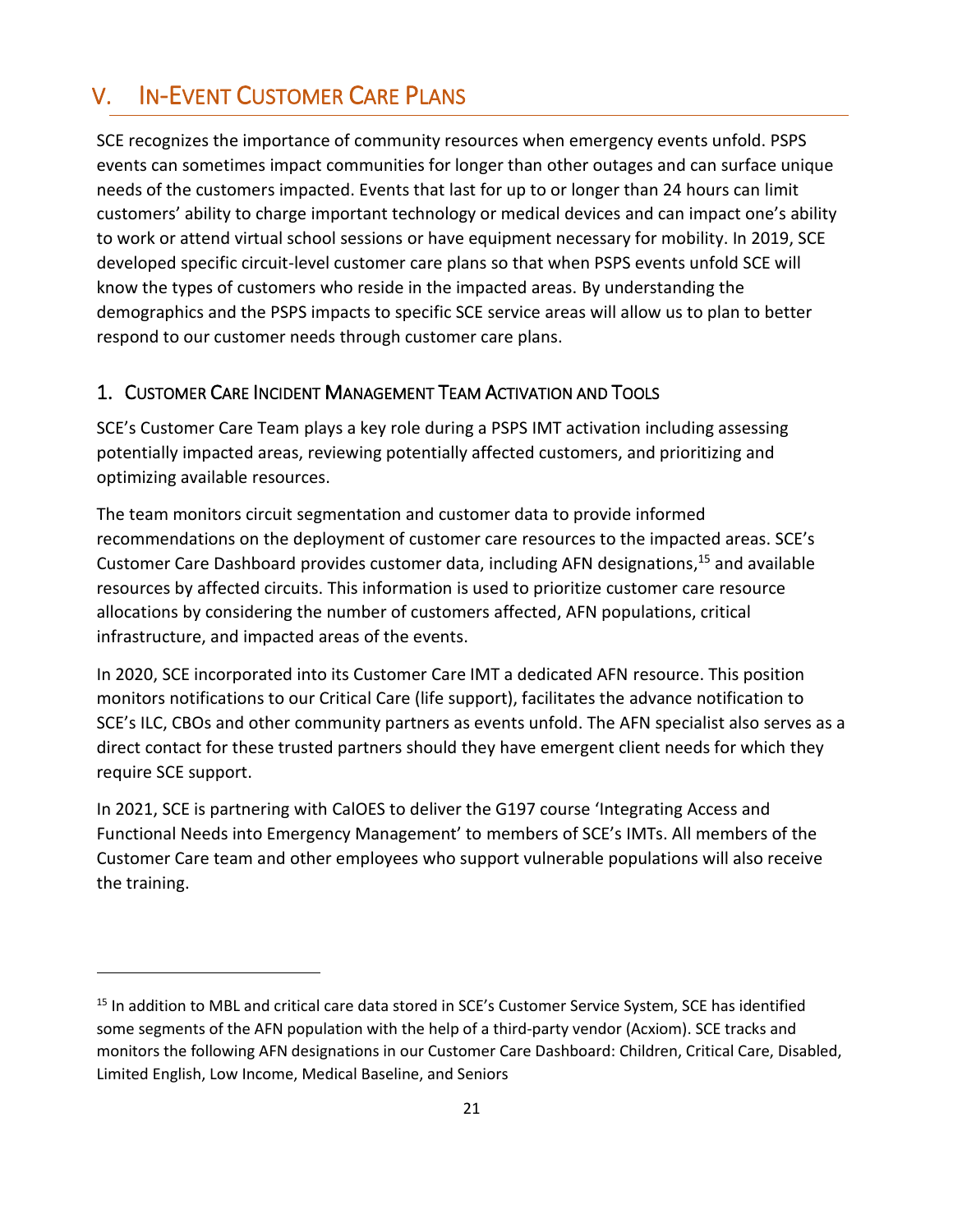# <span id="page-24-0"></span>2. COMMUNITY RESOURCE CENTERS (CRCS) & COMMUNITY CREW VEHICLES (CCVS)

During PSPS events, SCE provides in-person local support to its customers through CRCs and CCVs. These locations provide customers with information, support and resources to minimize the impact of PSPS events and provide in-person resources to assist SCE customers. CRCs and CCVs offer customers the ability to charge technology and small medical devices, access Wi-Fi or cellular service, receive water, light snacks, ice or ice vouchers to keep temperatures cool in their refrigerators, and access a safe and climate-controlled space with access to restrooms (when not limited by COVID-19-related restrictions).

Our CRC locations are required to meet all accessibility standards so that all customers, including those with disabilities, have safe and easy access to receiving these important services. Customers can find the location of activated CRCs through SCE's website [\(www.SCE.com\)](http://www.sce.com/) during PSPS events. Additionally, for those customers who have the need for temporary storage of medicine, some CRCs may also have refrigeration. Because SCE recognizes that its AFN population may have more unique needs than those that can be offered at typical CRCs, SCE has contracted with 8 ILCs throughout its service area to open their facilities as a CRC when events unfold. These locations are tailored to meet the needs of people with disabilities or other conditions that may require more specialized support.

In addition to CRC locations, SCE may also deploy CCVs to impacted communities. These CCVs are equipped with backup power so that they can be located within the PSPS-impacted areas and provide customers with resources to charge their personal mobile devices, receive information/updates from SCE about the event, listen for relevant public safety broadcasts, and receive resiliency supplies. Customers may also update their contact information and enroll in outage alerts at CRCs and CCVs.

In 2020, SCE increased its contracts with CRCs and can currently activate 56 of these locations across its service area in addition to deploying CCVs as needed. CRCs are activated and CCVs are dispatched to communities that are impacted by a PSPS de-energization event. When contracting with sites to host CRCs, SCE targets communities using the following factors: (1) analysis of circuit locations impacted during the prior wildfire seasons, (2) analysis of circuits likely to be impacted by PSPS events in the coming year, (3) AFN and other essential customer groups on the circuits, (4) population density, and (5) special needs within the community. Of SCE's 56 CRC locations, 43 operate between the hours of 8am-10pm.

During the COVID-19 pandemic restrictions, all CRCs and CCVs were activated in adherence to state and local social distancing requirements. Due to the COVID-19 pandemic and social distancing guidelines, some features were not always available as SCE tailored its CRCs to comply with state and local requirements. For example, space and weather permitting, SCE served customers outdoors via a drive-thru setup or an outside tent and distributed pre-packaged resiliency kits in lieu of allowing customers to directly help themselves to specific resources. Customer resiliency kits contain preparedness information including the MBL application, Personal Protective Equipment (PPE), bottled water, pre-charged phone charger, and light snacks.

In 2021, SCE will continue to focus on ways to expand and enhance services provided to customers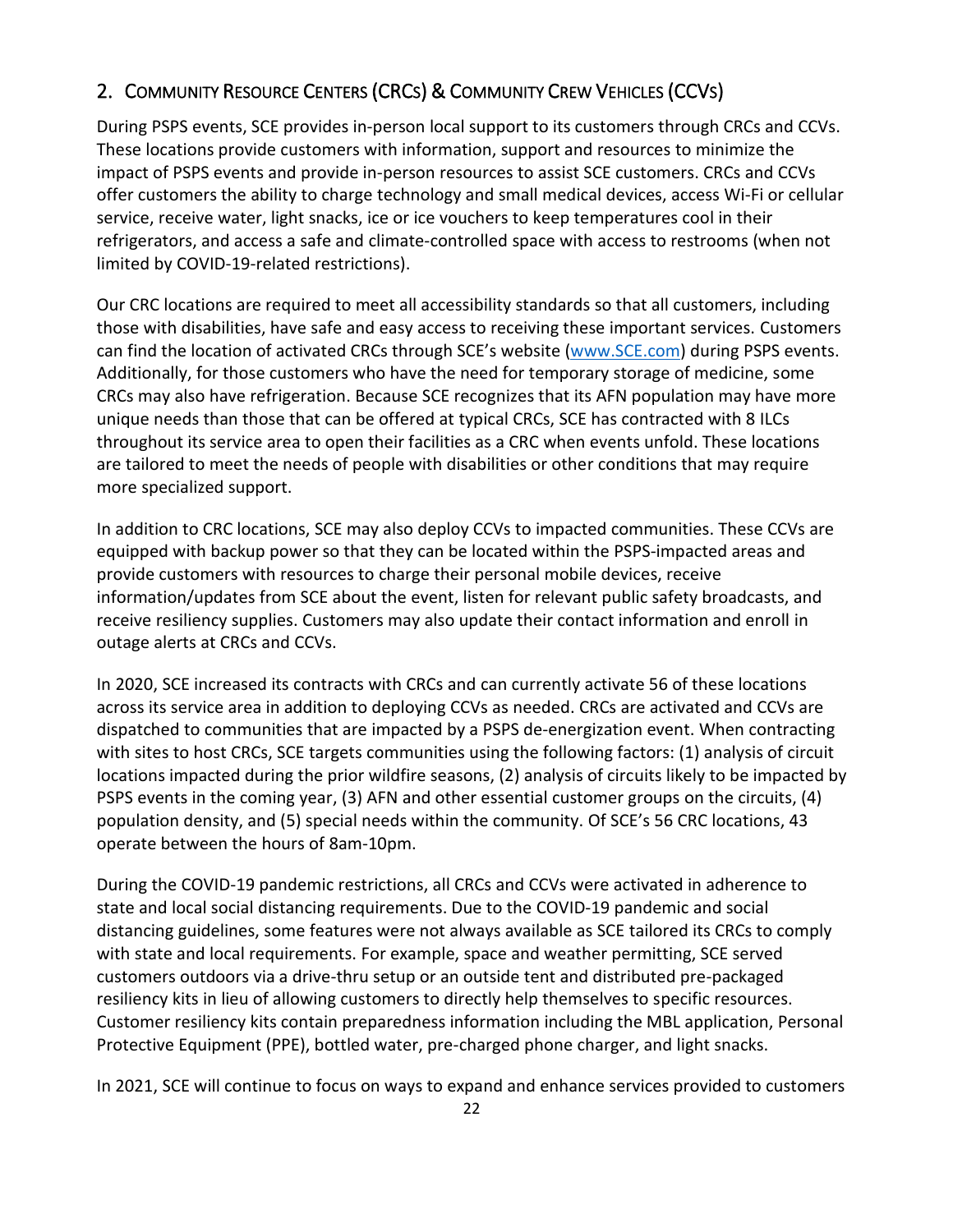by hearing from customers through surveys that each visitor at a CRC or CCV is encouraged to submit.

# <span id="page-25-0"></span>3. COOLING CENTERS

The cooling center program runs from June 1 through October 15 each year. Cooling centers provide an air-conditioned space for residents to use during a heat wave and should a PSPS event unfold during these conditions the Cooling Centers would activate based on their contractual agreements with the Counties. These locations organically supplement our CRCs and are critical for supporting customers who have temperature sensitivity or other vulnerabilities during periods of de-energization events.

During the County and City cool center program annual kickoff events, SCE shares information regarding PSPS and other wildfire mitigation activity including opportunities to become a CRC that serves customers during PSPS events. During these meetings, SCE provides a PSPS overview as well as offer interested facilities information on how to contract as CRCs when PSPS events unfold.

# <span id="page-25-1"></span>4. RESILIENCY ZONES

SCE established the Resiliency Zones pilot to energize limited essential services in rural communities. For this pilot, SCE explored the creation of resiliency zones that would utilize infront-of-the meter generation to power specific important services to continue community access to basic essential services during PSPS events, such as food, fuel, medicine, and other public safety services in remote communities. SCE identified seven remote communities as having the most frequent PSPS events in 2019 and 2020 and developed a pilot to provide up to three essential service sites (*e.g.*, grocery store, gas stations) in each Resiliency Zone community with backup generation. SCE is targeting up to three essential service sites in each of the seven communities mentioned below:

- Los Angeles County (1) Acton, (2) Agua Dulce
- Kern County (3) Tehachapi
- Mono County (4) Mammoth, (5) Bridgeport / Lee Vining
- Riverside County (6) Cabazon, (7) Idyllwild

This Resiliency Zones initiative provides customers, including our AFN population impacted by PSPS events with continued access to essential services by providing back up power to critical service sites, such as gas stations, small grocery stores (mini marts), and pharmacies. Ensuring resiliency to services like these provides aid to all customers and those who are vulnerable or residing in rural communities where access to these critical services is crucial to resiliency during PSPS events.

SCE is pursuing multiple solutions to reduce the number of PSPS-impacted customers and to provide additional support in the event of PSPS in 2021. As part of this effort, SCE believes that customer impacts could be further reduced in rural communities previously impacted by PSPS events by keeping certain essential services electrified. As such, SCE is augmenting our resiliency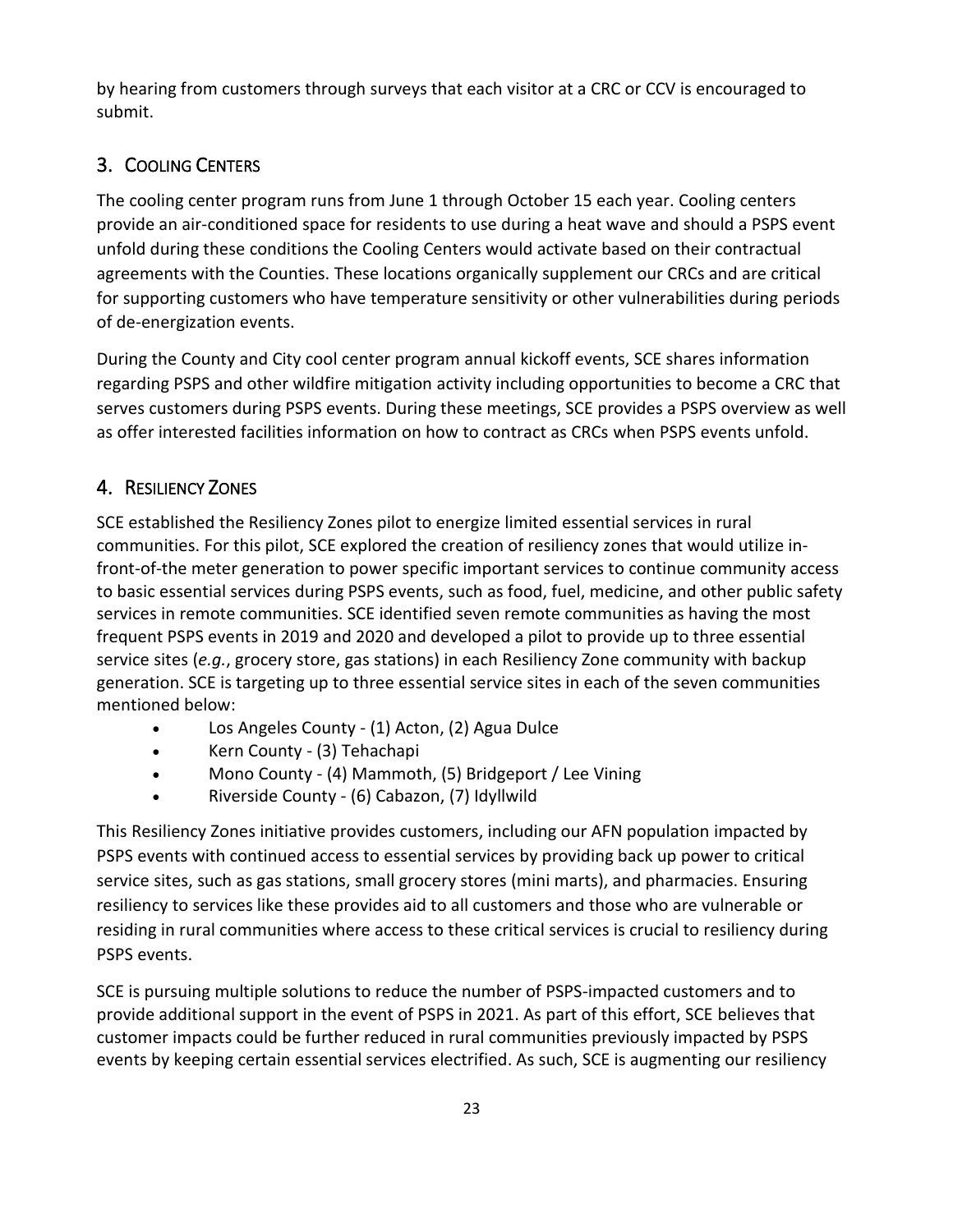programs by initiating a pilot to provide a mobile generator backup to electrify certain essential services in rural areas previously impacted by PSPS events.

For 2021, the Resiliency Zones program will continue efforts to increase customer participation and identify appropriate sites. SCE will continue to work with County and Community leaders to identify these sites. This pilot will enable SCE to assess various aspects of this program and to evaluate the benefit derived by the community with respect to energizing essential services during PSPS. If successful and the benefits support the costs, SCE may recommend expanding this program to other communities in a phased approach beginning in 2022. The mechanism for assessing benefits of the pilot will include customer feedback from impacted communities.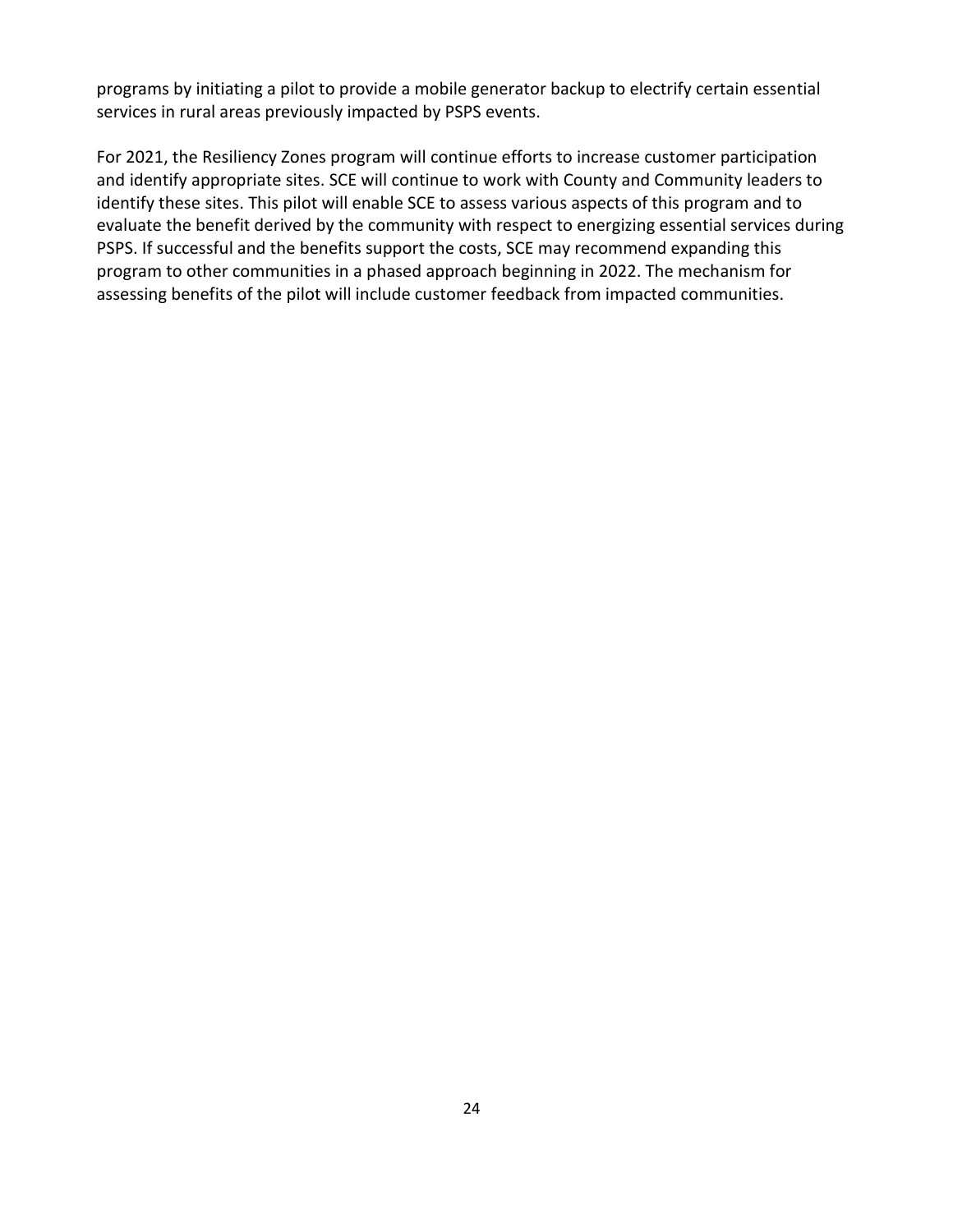## <span id="page-27-1"></span><span id="page-27-0"></span>1. MARKETING CAMPAIGNS

SCE's marketing campaign seeks to educate customers and the public on PSPS, including the conditions that trigger a PSPS, how to prepare for a PSPS, what SCE has done and continues to do to mitigate the risk of wildfires, and how to prepare for emergencies. In 2021, SCE plans to continue to run advertisements in English and other languages using a variety of channels, including digital banners, digital video, connected TV, social media, digital audio and broadcast radio. SCE also uses social media to support its marketing campaign with paid and organic posts informing customers about PSPS, emergency preparedness tips, how to sign up for PSPS alerts and storytelling around SCE's wildfire mitigation efforts. Also, information about SCE's CRCs and CCVs is shared on Facebook, Twitter, Instagram and Nextdoor.

In 2020, SCE sent the PSPS Newsletter (formerly referred to as the PSPS Dear Neighbor newsletter) to all SCE customers in both HRFAs and non-HFRAs. The newsletter sent to customers in HFRA focused on PSPS, including SCE's notification processes and decision-making factors for PSPS. The newsletter sent to customers in non-HFRA focused on emergency preparedness and included an overview of PSPS. Both versions provided an update on SCE's wildfire mitigation efforts, helpful emergency preparedness websites and ways to sign up for alerts and/or the MBL Program. In 2021, SCE plans to send another PSPS Newsletter with updated information and resources, including a list of our customer contact numbers and PSPS website pages in the 19 prevalent languages spoken in the SCE service area. We anticipate the 2021 PSPS Newsletters will be mailed to our customers in May/June 2021.

# <span id="page-27-2"></span>2. COMMUNITY MEETINGS IN HIGH FIRE RISK AREAS

In 2021, SCE plans to host virtual community meetings in HFRA to provide information on SCE's wildfire mitigation efforts and PSPS. The meetings will also provide information on communications and notifications around PSPS, customer programs such as the MBL program and Critical Care Backup Battery Program, and resources to help customers be better prepared. These meetings will also offer participants the opportunity to ask questions of SCE staff and provide feedback. SCE will advertise the meetings to customers in HFRA and information about the meetings will be available on SCE's website. SCE plans to record the meetings and post them with closed captioning on SCE's YouTube channel, which provides the ability for customers to view closed captioning in multiple languages.

#### <span id="page-27-3"></span>3. MEETINGS WITH CITIES, COUNTIES AND TRIBAL GOVERNMENTS

In 2021, SCE will continue its regular engagements with local and tribal governments in its service area (primarily those with PSPS circuits located in their jurisdictions) to share and provide updates on SCE's WMP and PSPS. These meetings focus on educating and seeking feedback from local and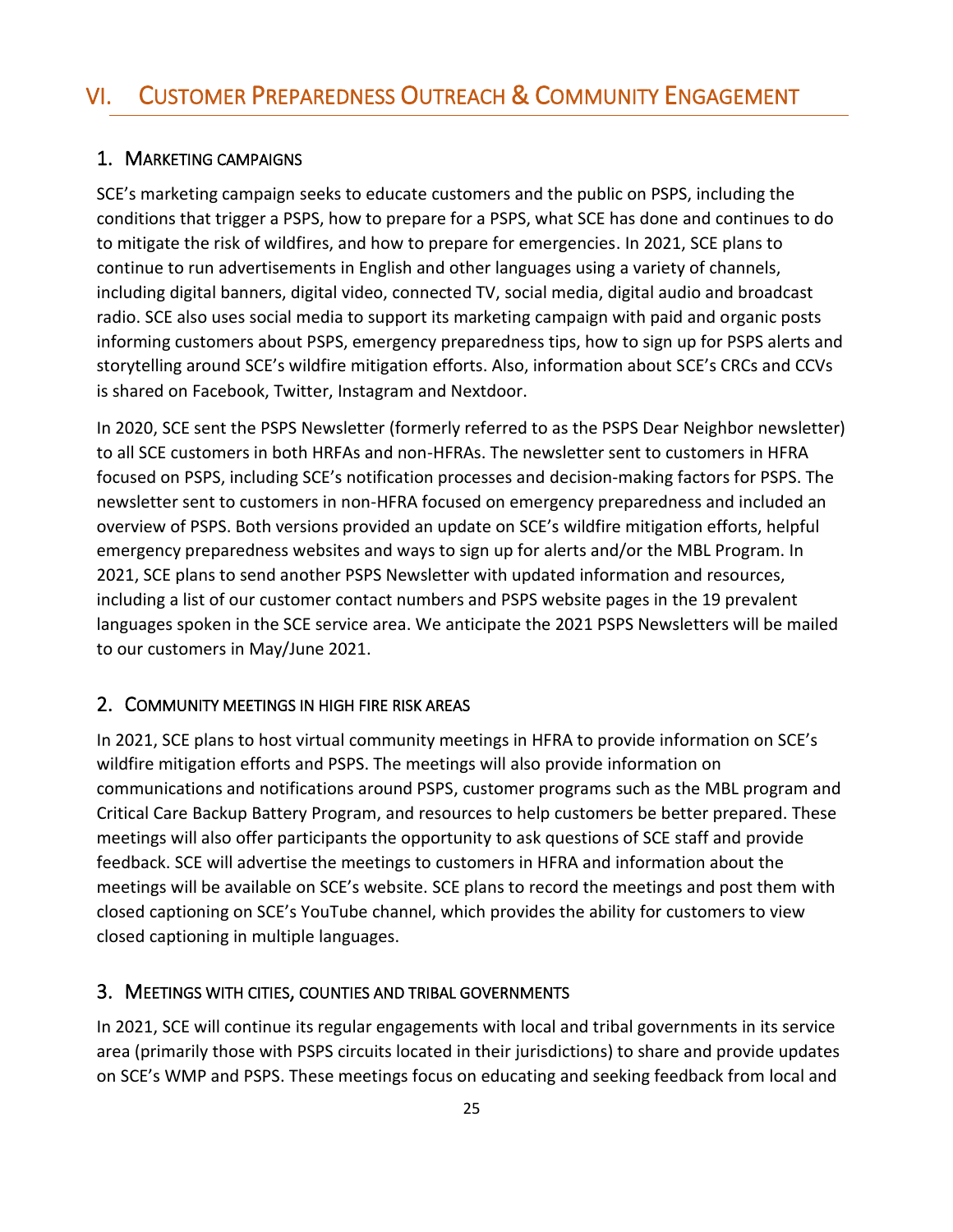tribal government officials on SCE's wildfire mitigation efforts, PSPS de-energization process, how SCE communicates and works with government agencies and emergency operations during PSPS events, and assistance in promoting customer programs such as the MBL program and the Critical Care Backup Battery Program. SCE will also solicit advice on outreach to the AFN population in meetings with County Operational Areas.

# <span id="page-28-0"></span>4. CBO ENGAGEMENT/COMMUNITY PARTNERSHIPS

SCE engages with CBOs to help educate and create awareness around safety preparedness in the event of a disaster that impacts SCE customers, especially customers such as seniors, people with limited English proficiency, customers with disabilities, and/or those who are transportation disadvantaged.

To create even more productive alliances with CBOs, SCE used its pay-for-performance model and contracted with 50 CBOs for ongoing incentivized partnerships. These Tier-1 CBOs were selected through a Request for Proposal (RFP). The RFP was designed to select a total of 50 CBOs that have a strong reach in the communities previously mentioned and demonstrate the ability to partner with SCE to help educate and increase awareness around Wildfire and Safety Preparedness.

Together, the CBOs and SCE share information about SCE's wildfire mitigation plan and the importance of building resiliency plans for when emergencies occur. Other important topics that are regularly shared are helpful programs like MBL, CARE/FERA, rate options and important rebates and incentives available to our customers. CBOs also regularly exchange and share communications on programs and services through social media, newsletters, e-blasts, blog posts, and direct stake holder engagement efforts like digital webinars. All the Tier 1 CBOs are required to track their outreach and engagement efforts and submit this information via monthly reports. These metrics are used to evaluate CBO performance, program effectiveness, and identify areas of improvement.

For the Tier 1 CBOs to be effective in their outreach efforts, SCE provides the CBOs with the following:

- Onboarding training to provide a background on Wildfire Mitigation efforts and resources available.
- Monthly check-ins to review engagement efforts and address any challenges the CBOs may be facing.
- Quarterly webinars for all CBOs to attend and receive a refresh on programs and share additional initiatives or resources to support their outreach efforts.
- Monthly messages, CBOs will receive turnkey messaging every 5<sup>th</sup> of each month. CBOs will share this information through their communication channels. The objective is for the information to benefit their constituents and help them to prepare in the event of a wildfire.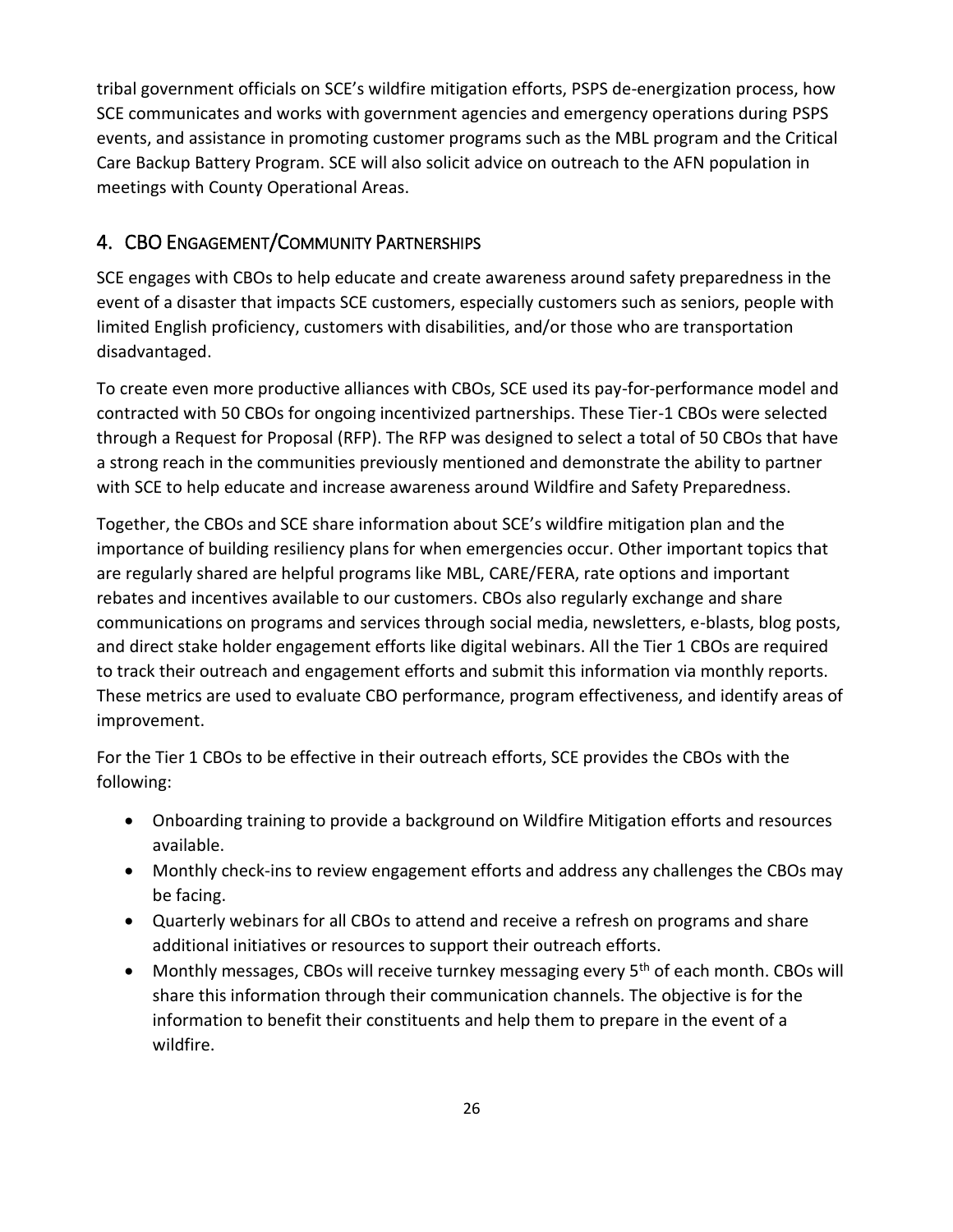- Tracking of community events, CBOs will provide SCE with a list of community events and SCE will post the information on SCE.com to promote these opportunities with constituents.
- Resources for engagement efforts. CBOs will have access to various digital program PDFs (in-language). In addition, if a CBO will be attending or hosting an in-person event, SCE will provide printed materials and giveaways.
- Community-Based Connection Newsletter distributed to our database of over 1,600+ CBOs. Content will cross promote customer care programs and Wildfire & Safety Information.
- In addition, SCE will continue to share message and all related program information with CBOs that submitted an RFP but were not selected as part this effort.

In 2021, SCE will continue its partnerships with trusted and reputable organizations that work directly with AFN customers. SCE will continue its partnership with Mixteco/Indigena Community Organizing Project (MICOP) to coordinate direct outreach to community members and to deliver PSPS public service announcements in the indigenous languages of Mixteco, Zapoteco and Purepecha.

SCE is also partnering with 2-1-1 service providers and ILCs throughout the service area, as noted above.

# <span id="page-29-0"></span>5. IN-HOME HEALTH SERVICES PARTNERSHIPS (IHSS)

In 2021, SCE will launch its partnership with IHSS to provide training to in-home health workers and other social service staff programs at SCE that are meaningful and helpful to their clients. The training program will be a virtual training with a series of events made available to the resources, likely quarterly.

The Deputy Director of IHSS and SCE will launch the first quarterly training program by end of Q2 2021 and coordinate additional quarterly trainings throughout 2021. The training will consist of indepth overview of helpful programs that SCE offers its customers with emphasis on the MBL program. Additionally, IHSS will coordinate the distribution of collateral and attendees for the sessions using their resource information databases.

SCE and IHSS will evaluate the effectiveness of the training programs and look for opportunities throughout the year to improve this partnership where possible.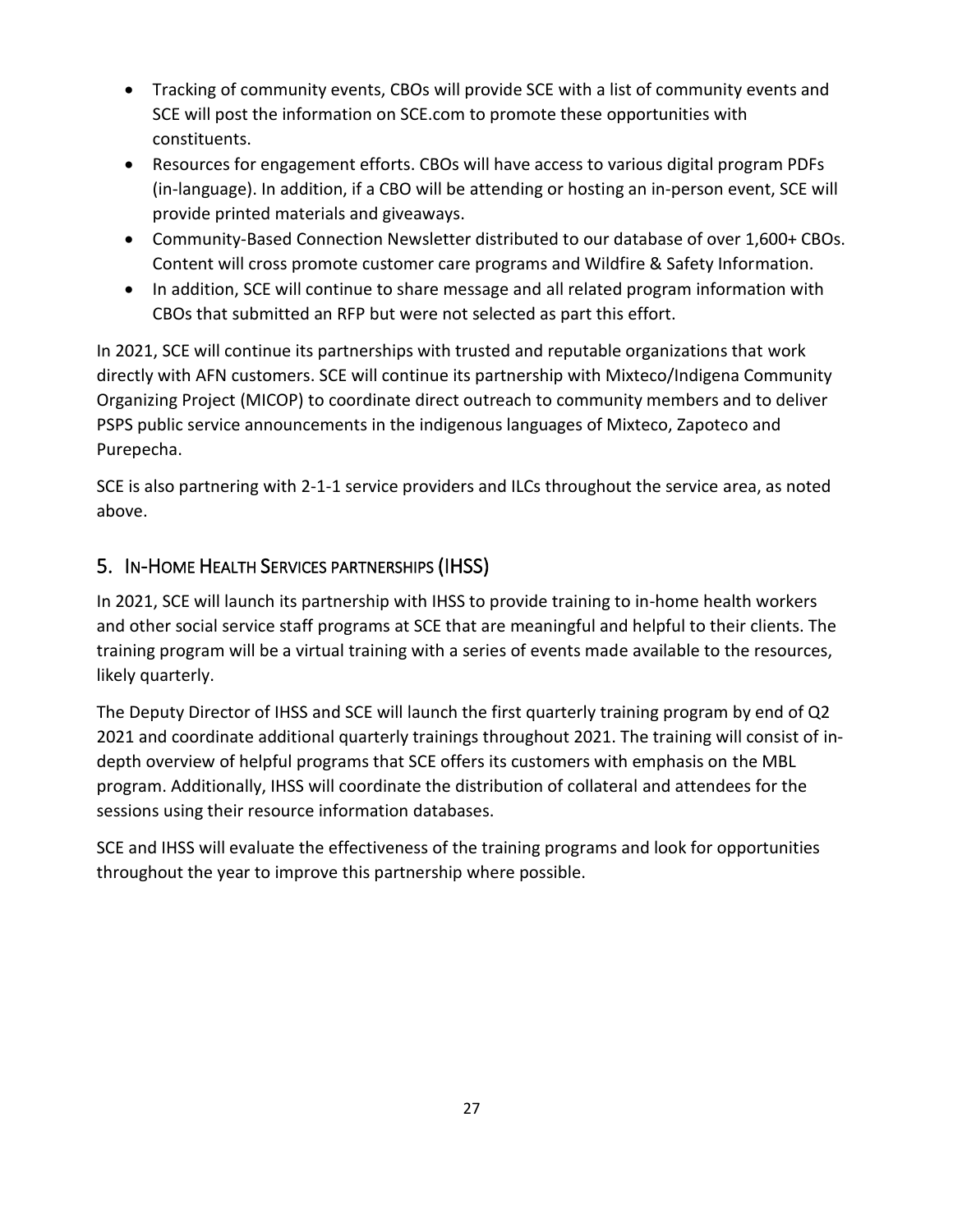# <span id="page-30-1"></span><span id="page-30-0"></span>1. EVENT NOTIFICATIONS

As documented in the 2021 WMP, SCE provides PSPS event notifications pursuant to the PSPS guidelines provided by the Commission, as shown in the table below. In 2021, in response to customer feedback, SCE will conduct a comprehensive review of its notification process which may result in changes to make the notifications more effective and timely.

SCE understands its stakeholders have different needs and require varying methods of alerts and notifications. For example, first responders, Public Safety Partners, and local governments require as much lead time as practical to begin contacting constituents and preparing to respond to potential de-energizations. To support this need, SCE generally provides priority notification to these agencies between 48 to 72 hours before a potential PSPS de-energization. Additional alerts and warning update notifications are made again at 24-hour intervals with these agencies to maintain operational coordination. SCE begins initial alerts and warning messaging to remaining customers up to 48 hours in advance of a potential PSPS event. Notifications are then made to these customers in 24-hour intervals to maintain situational awareness and provide updated information regarding the ongoing potential PSPS event.

Three days ahead of a forecasted PSPS event, SCE's PSPS IMT initiates notifications, if weather conditions can be predicted this far in advance, to Public Safety Partners, Critical Infrastructure and city/state agencies in the potentially impacted area. Two days before forecast conditions are expected to impact a specific circuit, SCE's protocol dictates the initiation of notification to customers on that circuit via their preferred method of communication (e.g., text, e-mail, voice call). They are again scheduled to be notified one day before the forecasted conditions. All PSPS event notifications are delivered via phone call, email, and text (telecommunication device for the hearing impaired) formats as per the preference of the recipient. Notifications are offered in multiple languages.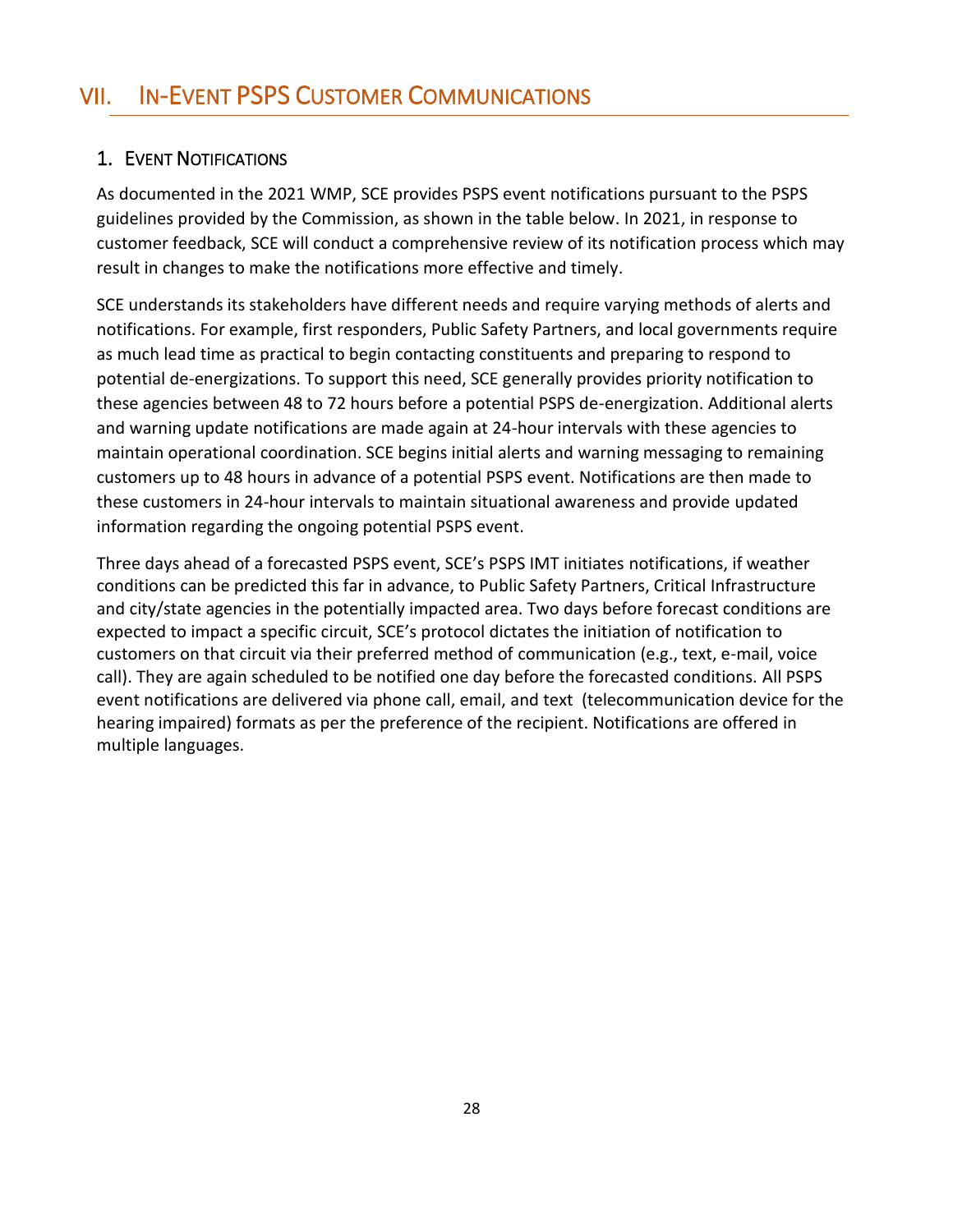| <b>Stakeholder</b>                                                                                                         | <b>Initial</b><br><b>Notification</b><br>(Alert) | Update<br><b>Notification</b><br>(Alert) | Imminent<br><b>Shut Down</b><br>(Warning) $\frac{16}{1}$ | De-Energized<br>(Statement)              | Preparing for Re-<br>Energization<br>(Statement) $17$ | <b>Re-Energized</b><br>(Statement) | <b>PSPS Averted</b><br>(Statement)                                       |
|----------------------------------------------------------------------------------------------------------------------------|--------------------------------------------------|------------------------------------------|----------------------------------------------------------|------------------------------------------|-------------------------------------------------------|------------------------------------|--------------------------------------------------------------------------|
| First/<br>Emergency<br>Responders/<br><b>Public Safety</b><br>Partners, local<br>governments,<br>and tribal<br>governments | 72 hours before                                  | 48 & 24 hours<br>before                  | 1-4 hours<br>before                                      | When<br>De-Energization<br><b>Occurs</b> | Before<br>Re-energization<br>Occurs                   | When<br>Re-Energization<br>Occurs  | When circuits<br>are no longer<br>being<br>considered for<br><b>PSPS</b> |
| Critical<br>Infrastructure<br>Providers                                                                                    | 72 hours before                                  | 48 & 24 hours<br>before                  | 1-4 hours<br>before                                      | When<br>De-Energization<br><b>Occurs</b> | <b>Before</b><br>Re-energization<br><b>Occurs</b>     | When<br>Re-Energization<br>Occurs  | When circuits<br>are no longer<br>being<br>considered for<br><b>PSPS</b> |
| Customers                                                                                                                  | 48 hours before                                  | 24 hours<br>before                       | 1-4 hours<br>before                                      | When<br>De-Energization<br><b>Occurs</b> | Before<br>Re-energization<br><b>Occurs</b>            | When<br>Re-Energization<br>Occurs  | When circuits<br>are no longer<br>being<br>considered for<br><b>PSPS</b> |

\*SCE will target the schedule above to notify customers. Erratic or sudden onset of hazardous conditions that jeopardize public safety may impact SCE's ability to provide advanced notice to customers.

SCE implemented the Electric Outage Notification System (EONS) in 2019 to execute high-volume targeted notifications within very short timeframes, enabling SCE to reach a large number of customers in areas potentially subject to PSPS. SCE also developed a process to utilize this technology to communicate with and support customers impacted by other types of natural disasters. In 2019, SCE enhanced EONS' capabilities to expand in-language notifications based on customer preference including Spanish, Mandarin, Cantonese, Tagalog, Vietnamese and Korean. In 2020, SCE enhanced the system further to include additional languages spoken prevalently in the SCE service area.

SCE has a comprehensive plan for communicating with its customers during emergencies, including during non-PSPS outages, which includes a schedule of notifications for repair (unplanned) outages and maintenance (planned) outages. For customers that have provided digital contacts or otherwise enrolled in the notification service, automated outbound notifications are sent to customers via the customer's preferred method of contact (including email, phone call and text message) when an outage occurs, as outage restoration times are determined or shifted, and upon conclusion of the outage. For maintenance outages, SCE provides advanced notice to customers at least three days prior to the outage, but typically sooner. SCE provides an automated reminder one day ahead of the scheduled outage and SCE's Outage Map on SCE.com provides customers with outage information in their service location.

<sup>&</sup>lt;sup>16</sup> SCE will make every attempt to notify customers at the 1- to 4-hour warning stage. Given the unpredictability of shifting weather during PSPS, implementation of this timeframe may vary.

<sup>&</sup>lt;sup>17</sup> SCE will attempt to notify customers before re-energization when possible.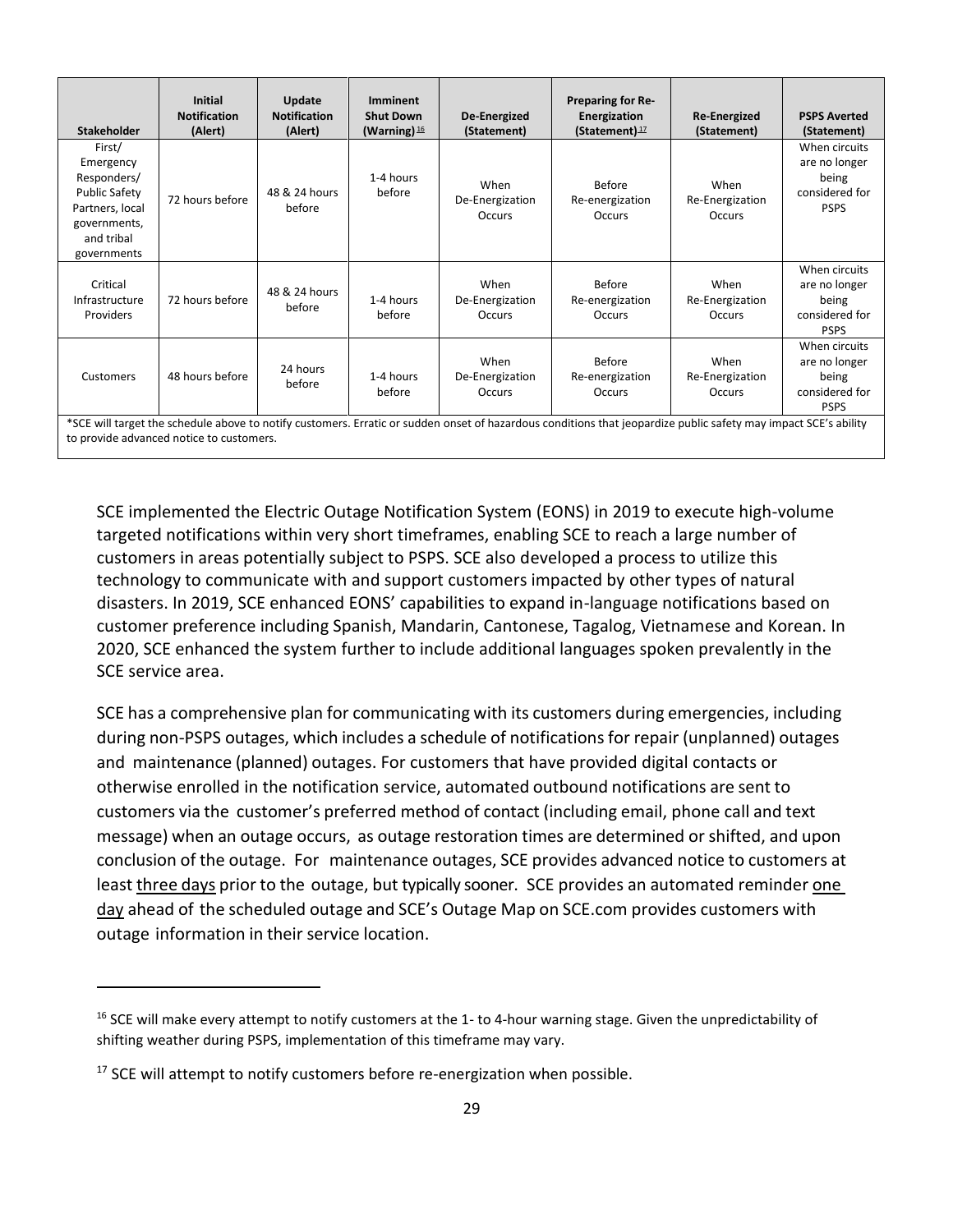In late 2019, SCE implemented zip code-level alerting for PSPS events. Zip code alerting enables non-SCE accountholder populations to enroll to receive PSPS notifications based on their preferred zip code(s) within the SCE service area. In 2021, SCE will further enhance zip code-level alerting to include in-language notifications for the current supported languages (Chinese, Vietnamese, Korean, Spanish and Tagalog) Furthermore, SCE is in discussions with technology partnersto use public alert messaging to notify anyone in an area affected by a PSPS event without previously signing up for alerts on SCE.com. This capability islike "Amber Alerts" and leverages the Common Alerting Protocol technology.

#### <span id="page-32-0"></span>2. IN-PERSON NOTIFICATIONS FOR VULNERABLE POPULATIONS

SCE takes additional measures to reach its most vulnerable customers when SCE does not receive confirmation that these customers received proactive alerts and notifications, including follow up calls and messages and up to sending a representative to attempt in person contact (door knock). In 2019 and 2020, SCE incorporated these extra cautionary steps for those customers whose physicians indicated that medical equipment is used for life support purposes. These customers are identified as SCE's Critical Care. By the end of 2021, SCE will have expanded the additional cautionary safeguards to all MBL customers, those who self-certify as vulnerable. When a public safety event is forecasted, SCE takes additional measures to ensure that these customers are receiving the messages advising them about the PSPS event. SCE receives a report within 30 minutes of a notification campaign that provides a list of Critical Care customers whose notifications were not delivered successfully. This list is provided to SCE's on-duty Consumer Affairs staff who begin researching the customer's account to locate other contact channels and make attempts to reach the customer. In most cases, SCE is able to receive affirmative confirmation either through the original notice or through the process established by the Consumer Affairs department; however, in those rare instances when SCE cannot confirm the message was delivered, SCE will send a resource to the residence to attempt to deliver the message directly to the customer. If a customer is not contacted at the location, a letter is left advising of the purpose of their visit and asking that they call SCE so that they can provide an upto-date contact preference for these critical messages. We are able to confirm that approximately ~96% of all notifications to this population, including follow up calls and door knocks, are delivered in each event.

To maintain the most current contact information in the databases, when a Consumer Affairs representative speaks with Critical Care customers, representatives update the contact preference in SCE's databases and monitor future notifications for the current event to validate the messages have been delivered. Additionally, when field representatives who make contact at the home obtain an up-to-date contact number, they provide the information to Consumer Affairs who updates SCE's business systems. Additionally, on an annual basis, SCE sends every customer enrolled in the MBL program a letter that talks about power outages, the importance of a resiliency plan, and asks that they contact SCE to make sure their information is up to date.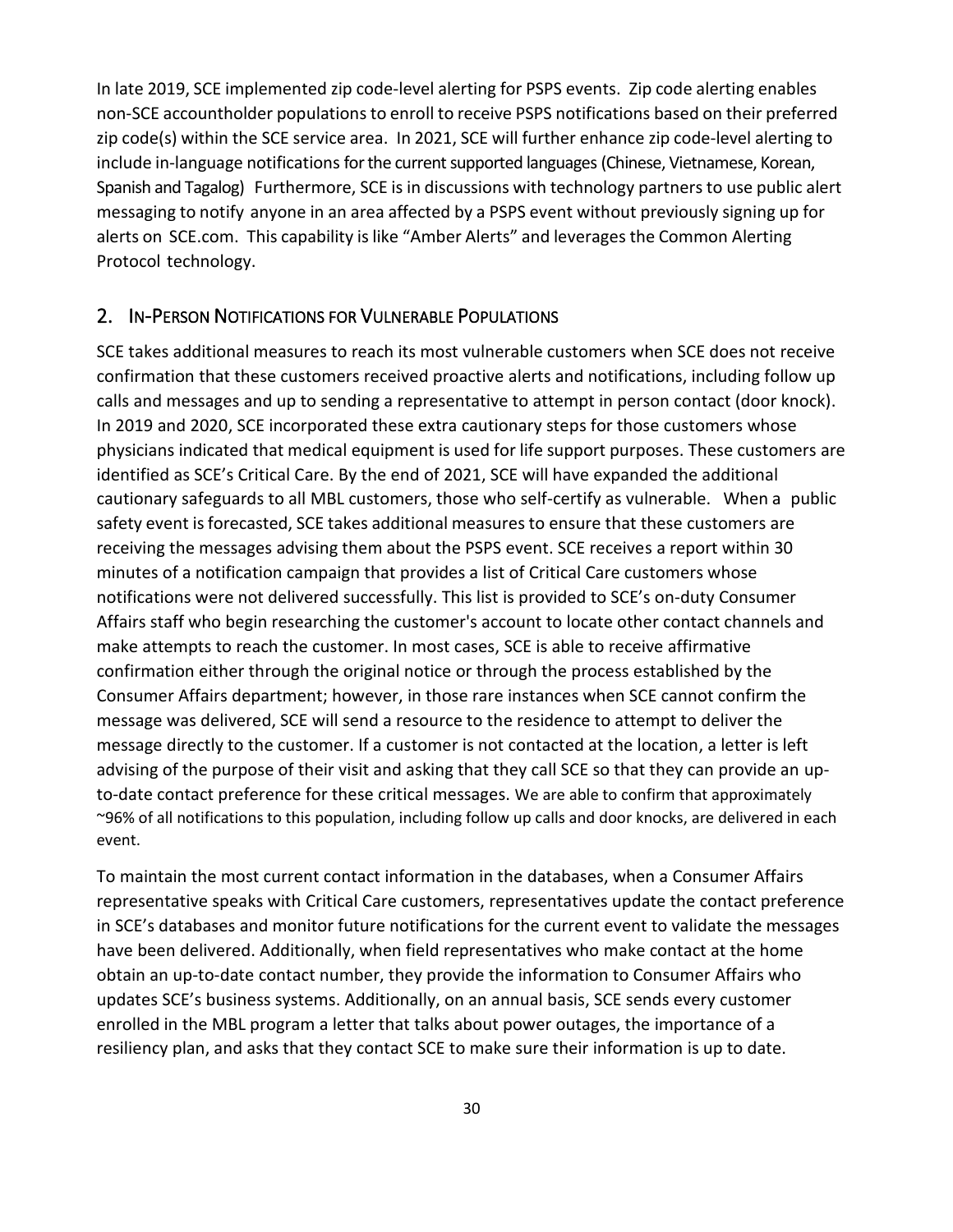In 2021, SCE will continue with this safeguard to ensure that all customers who rely on life support are receiving PSPS alerts and notifications when SCE is able to do so. In addition, we are extending in-person notifications to all MBL customers in 2021. Unfortunately, unforeseen weather events may prevent advance notice to our customers and in such situations, SCE may not be able to reach impacted critical care customers until a de-energization has occurred.

# <span id="page-33-0"></span>3. SOCIAL MEDIA

In 2019, SCE began participating in the Nextdoor platform, a neighborhood online forum to exchange helpful information, goods, and services. Nextdoor currently has 2.5 to 3.0 million verified users in SCE's service area that can be targeted by region, county, city, circuit, or neighborhood. Nextdoor is also used as a channel to reach populations who may not have access to other channels or forms of communications. In 2021, SCE will enhance its Nextdoor communications to further refine our targeting capabilities and enable PSPS notifications to be delivered directly to the customers served by a specific circuit segment affected by a PSPS event.

SCE will continue customer communications via Facebook, Twitter, and Instagram responding to and triaging customer concerns during PSPS events.

# <span id="page-33-1"></span>*4.* WEBSITE

On SCE's website (SCE.com), customers can find information about SCE's wildfire mitigation efforts, learn tips for how to become more resilient during major events and receive up-to-date information regarding PSPS outages in their area. Mass media advertising, which can include television, radio, digital banners/videos and social media, directs customers to SCE.com for more information. SCE also maintains a toll-free 1-800 phone line staffed with trained personnel who receive calls from impacted customers.

SCE.com is WCAG 2.0 AA compliant. The website is routinely tested to support visitors who use a wide range of assistive technologies – including screen readers – to access the internet. Maps denoting PSPS locations and details have been optimized to support customers with visual limitations, including color blindness. In fact, in 2020 SCE recolored their PSPS outage map based directly on feedback from a Center For Accessible Technology (CFAT) representative on the AFN advisory council, which shows the impact and benefit of such advisory councils. Additionally, Wildfire/PSPS content on SCE.com is now available in nineteen languages prevalent in the service area (including English) to further assist customers with language dependency.

## <span id="page-33-2"></span>5. CUSTOMER CONTACT CENTER SUPPORT

SCE Customer Service Energy Advisors are trained and available to answer customer calls as a PSPS event unfolds. These representatives support our customers during PSPS events by answering